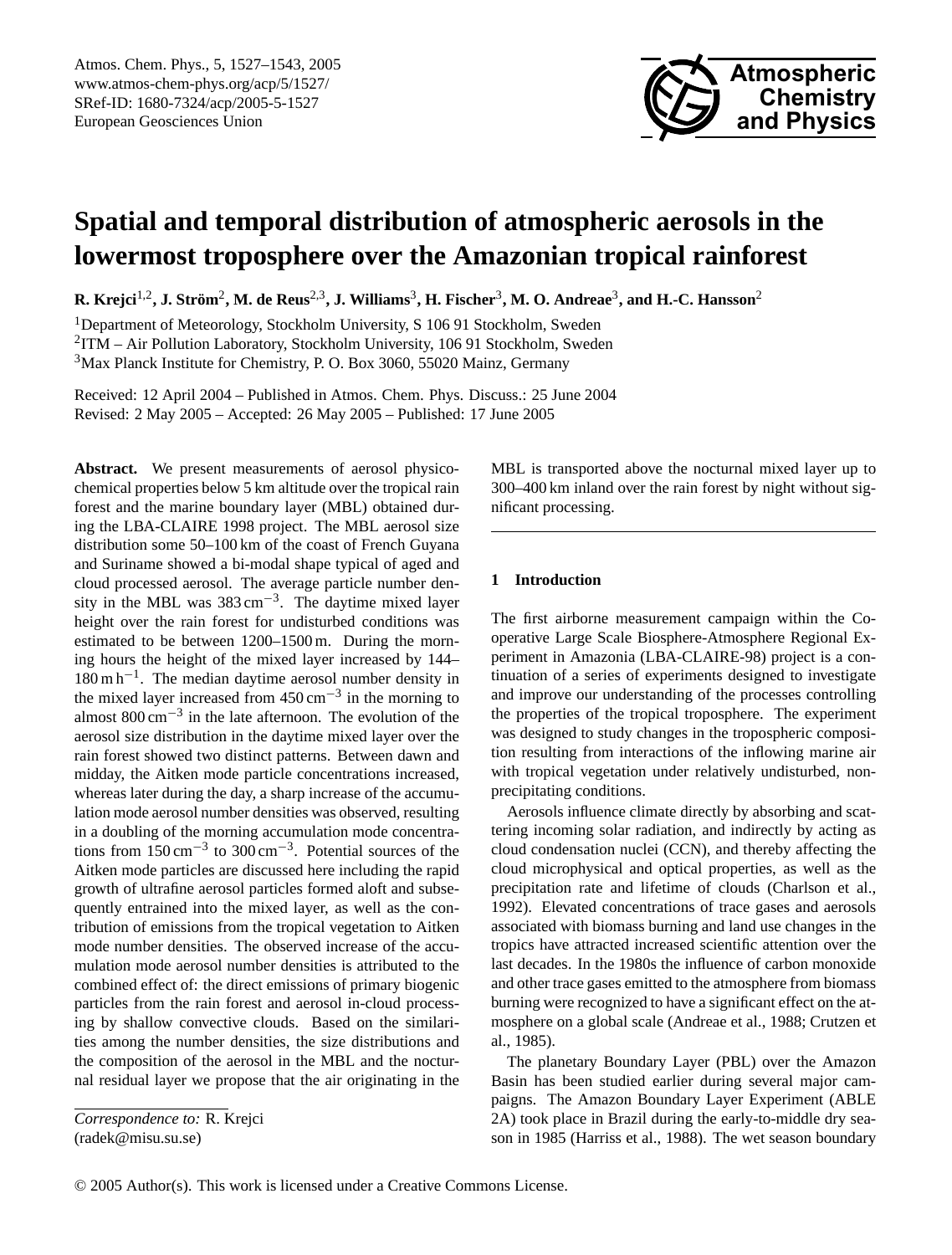layer properties were investigated later during the subsequent ABLE 2B project in 1987 (Harriss et al., 1990). The Smoke, Clouds, and Radiation – Brazil (SCAR-B) study focused exclusively on biomass burning, to study climatic and cloud formation effects associated with emissions of smoke aerosol and gaseous combustion products (Kaufman et al., 1998; Reid and Hobbs, 1998). Several studies, within the LBA project [\(http://lba.cptec.inpe.br/\)](http://lba.cptec.inpe.br/) investigated the dynamics of the planetary boundary layer over Amazonia (Betts et al., 2002) and the energy and water cycles of atmospherebiosphere interactions (Andreae et al., 2002; Malhi et al., 2002; Vourlitis et al., 2002). Most recently, a detailed study (SMOCC: Smoke Aerosols, Clouds, Rainfall and Climate) was performed to elucidate the interactions between aerosols, cloud microphysics and precipitation over Amazonia (Andreae et al., 2004). Similar projects, dealing with the influence of biomass burning on the composition of the PBL, have been carried out over the rain forest in central Africa (Delmas et al., 1999; Lacaux et al., 1995).

Until recently, most attention had been focused on the processes associated with biomass burning (Crutzen and Andreae, 1990; Ward et al., 1992). These processes are, however, dominant only during 3–4 months long dry season (Mc-Gregor and Nieuwolt, 1998). During the wet season, when biomass burning is suppressed by intensive precipitation, the fluxes of aerosols and trace gases from the rainforest to the atmosphere are assumed to be controlled by natural processes as pointed out by Artaxo et al. (1990); Browell et al. (1990); Graham et al. (2003a); Gregory et al. (1986); Guyon et al. (2003). Measurements of the trace elements content in aerosols using PIXE (Proton Induced X-ray Emission) together with factor analysis identified only two types of particles present in the boundary layer air during conditions undisturbed by biomass burning: soil dust and biogenic particles released from the rain forest. The later group dominated the aerosol mass of the fine fraction aerosol (Artaxo and Hansson, 1995). Similar observations showing that organic matter represents a dominant fraction of natural Amazonian aerosol mass were reported from the LBA-CLAIRE 2001 campaign at Balbina, about 100 km north of Manaus, Brazil (Graham et al., 2003a; Graham et al., 2003b).

This study will present observed changes of aerosol physico-chemical properties during advection from the Atlantic Ocean over the tropical rain forest during the short dry season when neither biomass burning nor intensive precipitation have a strong influence. In a semilagrangian study, we will focus on the variation of the aerosol number densities and size distributions as a function of time of day and attempt to relate these variations to a local meteorology and aerosol sources from the tropical vegetation.

## **2 Experimental**

Measurement flights were made out off Zanderij International Airport ( $5°27'$  N,  $55°11'$  W), 50 km south of Paramaribo, Suriname. Trace gas and aerosol measurements were obtained in-situ from instrumentation mounted onboard the Cessna Citation II twinjet aircraft operated by the Technical University of Delft, The Netherlands. The cruising air speed at low altitude was typically around  $100 \text{ m s}^{-1}$  and the flight duration 3 to 4 h.

Aerosols were sampled using two different inlets, one facing forward and one facing backward. The forward facing, near isokinetic inlet, allows sampling of particles smaller than approximately  $4 \mu m$  in aerodynamic diameter. The upper cut-off is based on the impaction loss calculations in a T-division dividing the sample air towards different sensors inside the aircraft. The rearward-facing inlet was used to collect aerosols with an aerodynamic diameter smaller than  $1 \mu m$  (Schröder and Ström, 1997). Both inlets work satisfactorily inside clouds consisting of ice crystals. In warm clouds composed of liquid droplets, however, sampling via both inlets and especially the rearward-facing inlet, suffers from droplet shattering. Situations where this occurred can be identified unambiguously and have been removed. Notes taken by the onboard operator confirm these periods of abrupt spikes in apparent particle number densities as cloud penetrations, which also coincide with observed high relative humidity (RH close to 100%).

Total aerosol number densities were measured using two different Condensation Particle Counters (CPC) Thermo Systems Inc. models TSI 3010 and TSI 3760 connected to the rearward-facing inlet. The TSI 3010 particle counter was modified by increasing the temperature difference between saturator and condenser tube, which leads to a 50% counting efficiency  $(Dp_{50})$  at 0.006  $\mu$ m as determined from the laboratory calibration using ammonium sulfate aerosol. The standard TSI 3760 particle counter had a 50% counting efficiency at 0.018  $\mu$ m. Here N<sub>6</sub> and N<sub>18</sub> stand for the integral number densities of particles larger than 0.006 and 0.018  $\mu$ m, respectively. The data is stored at 10 Hz and later reduced to 1 Hz averages. The difference between both particle counters denoted as  $N_{6-18}$ , is a good indicator of the presence of ultra-fine condensation nuclei (UCN).

The forward facing inlet was used to sample accumulation mode particles that were sized and counted by an Optical Particle Counter (OPC) PMS-PCASP. This instrument nominally classifies the particles in the size range between 0.1 and 3.5  $\mu$ m in diameter into 32 size bins based on their light scattering properties. However, due to noise in the first two channels, the lowest size was shifted to  $0.12 \mu$ m and the number of bins decreased to 30. The integral number density of the particles larger than  $0.12 \mu$ m observed by the OPC is denoted as  $N_{120}$ . Data from the OPC were recorded at 1 Hz.

A custom built Differential Mobility Analyzer (DMA) (Knutson and Whitby, 1975) was used to investigate the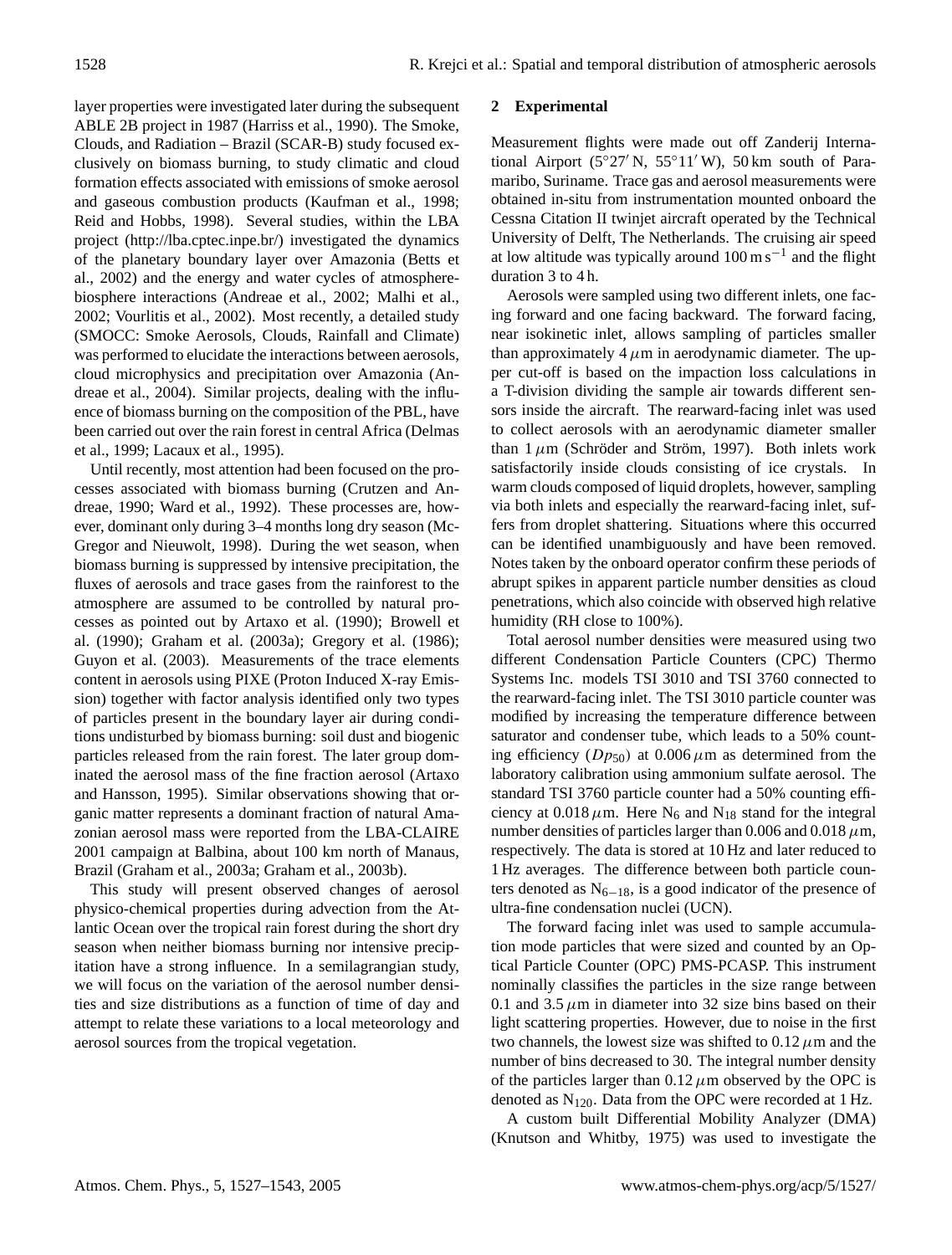aerosol size distribution between 0.02 and 0.126  $\mu$ m. This system employs a closed loop sheath air circulation described by (Jokinen and Makela, 1997). The sample aerosol passed an <sup>85</sup>Kr radioactive source to yield charge equilibrium before entering a Hauke-type DMA. The sample flow was 1 L min−<sup>1</sup> and the sheath airflow was 5 L min−<sup>1</sup> . Aerosol particles were counted using the standard TSI 3010 CPC. The DMA system, operated in a stepwise mode, provided one size distribution every minute based on ten observed mobility intervals. Combined data from the DMA, the OPC and the CPCs yields a composite aerosol size distribution between 0.006 and 3.5  $\mu$ m diameter. Only those observations obtained out-of-cloud and during constant pressure flight levels are included in the analysis of the aerosol size distributions. The consistency of the size distribution measurements was checked by comparing the integral number of particles derived from the DMA and OPC measurements to the  $N_{18}$  number densities. Ideally the ratio of the two measurements  $(N_{18}/(N_{\text{DMA}}+N_{\text{OPC}}))$  should be close to unity or larger. However, the incomplete overlap between the CPC and smallest bin derived from the DMA observations generally result in a ratio larger than one. With an increasing fraction of small particles, particularly near the  $Dp_{50}$  of the CPC, this ratio also increases. For the measurements below 5 km altitude during the LBA-CLAIRE 98 campaign, the ratio generally varied from 0.96 to 1.6 with an average value of 1.19 ( $n=460$ ,  $\sigma=0.27$ ). Four size distributions (less then 2% of all size distributions) with a ratio larger than 2 were removed from data set.

Relative humidity was measured by a Vaisala HUMITTER 50 sensor connected to the sample line inside of the airplane. The manufacturer stated accuracy is  $\pm$ 5% of RH. Due to the higher temperature of the sample air inside the cabin relative to ambient conditions, RH measurements were restricted to altitude less than 5 km. The RH in the sample line inside the aircraft varied typically between 20 and 40%. Ground-based measurements of the aerosol hygroscopic growth factor in central Amazonia show unimodal behavior with low growth factors between 1.16 and 1.32 at 90% relative humidity in the  $0.035 \mu$ m–0.265  $\mu$ m size range (Zhou et al., 2002). Hence, we consider the size of the aerosol particles entering the instrumentation to be close to the dry size.

Single particle analysis was performed using the Scanning Electron Microscope SEM-JEOL-840 (JEOL, Tokyo, Japan) equipped with Energy Dispersive Analysis of X-ray (EDAX) at the Institute of Working Life, Stockholm, Sweden. Approximately 100 particles larger then  $0.2 \mu$ m were analyzed per sample. A detail description of the sampling and analytical procedures can be found in Krejci et al. (2004).

Beside observations of aerosol properties, several trace gases were measured onboard of the aircraft. In this study we will use measurements of carbon monoxide, made with a Tunable Diode Laser Absorption Spectrometer (TDLAS) by the Max-Planck Institute for Chemistry, Mainz, Germany (Williams et al., 2001). The calibration accuracy was 2.8%

during the LBA-CLAIRE 98 campaign and the measurement precision was  $\pm 2\%$ . The instrument set up is described in detail by Wienhold et al. (1998).

Supporting data describing the ambient conditions during the measurement flights (static air temperature, ambient air pressure, wind speed, wind direction, air and ground speed) were recorded by the aircraft data acquisition system. Latitude, longitude and altitude data used in this study were obtained from a Global Positioning System (GPS) instrument.

Forecasts and analysis of flow fields based on ECMWF data were obtained from the Royal Netherlands Meteorological Institute (KNMI) and the Suriname Meteorological Office. Air mass trajectories were calculated using the HYSPLIT 4 (Hybrid Single-Particle Lagrangian Integrated Trajectory) model [\(http://www.arl.noaa.gov/ready/hysplit4.](http://www.arl.noaa.gov/ready/hysplit4.html) [html\)](http://www.arl.noaa.gov/ready/hysplit4.html) (Draxler and Hess, 1997; Draxler and Hess, 1998).

## **3 Results**

Observations presented here are based on data collected during eight flights between 15 March and 29 March 1998, carried out in a planetary boundary layer over Suriname, French Guyana and the adjacent part of the Atlantic Ocean. Information about the maritime background aerosol properties was obtained during the flights north of Suriname and French Guyana coast on 15, 17, 21 and 29 March. Data obtained on 15, 17, 22, 25, 26 and 28 March are used to show the evolution of aerosol properties in the mixed layer over the tropical rain forest.

The lowest part of the atmosphere during the LBA-CLAIRE 98 campaign was controlled by semi-persistent NNE trade winds advecting air at typical wind speeds of 4– 6 m s−<sup>1</sup> from the Atlantic Ocean over the continent towards the Inter-Tropical Convergence Zone (ITCZ) (Fig. 1). The trade winds extended up to an altitude corresponding to the base of Trade Wind Inversion (TWI) at approximately 2.5 km altitude. During the LBA-CLAIRE 98 campaign the ITCZ was located south of Suriname at latitudes between 2◦ S and  $1^\circ$  N.

Prior to presenting the aerosol properties observed over the rain forest, observations from the marine boundary layer are shown to characterize the air masses entering the continent. Measurements of the aerosol properties over the continent were performed over the same rain forest covered region at different times of the day. Combining both sets of observations, assuming a stable trade winds flow regime (Fig. 1), allowed us to use a semilagrangian approach to study influence of local meteorology and tropical vegetation on aerosol physico-chemical properties in planetary boundary layer over the rain forest.

In addition to the integral aerosol number densities, we also present observations of aerosol size distributions. Characterization of the different modes used in text is based on lognormal fitting. Fitting was done manually using aerosol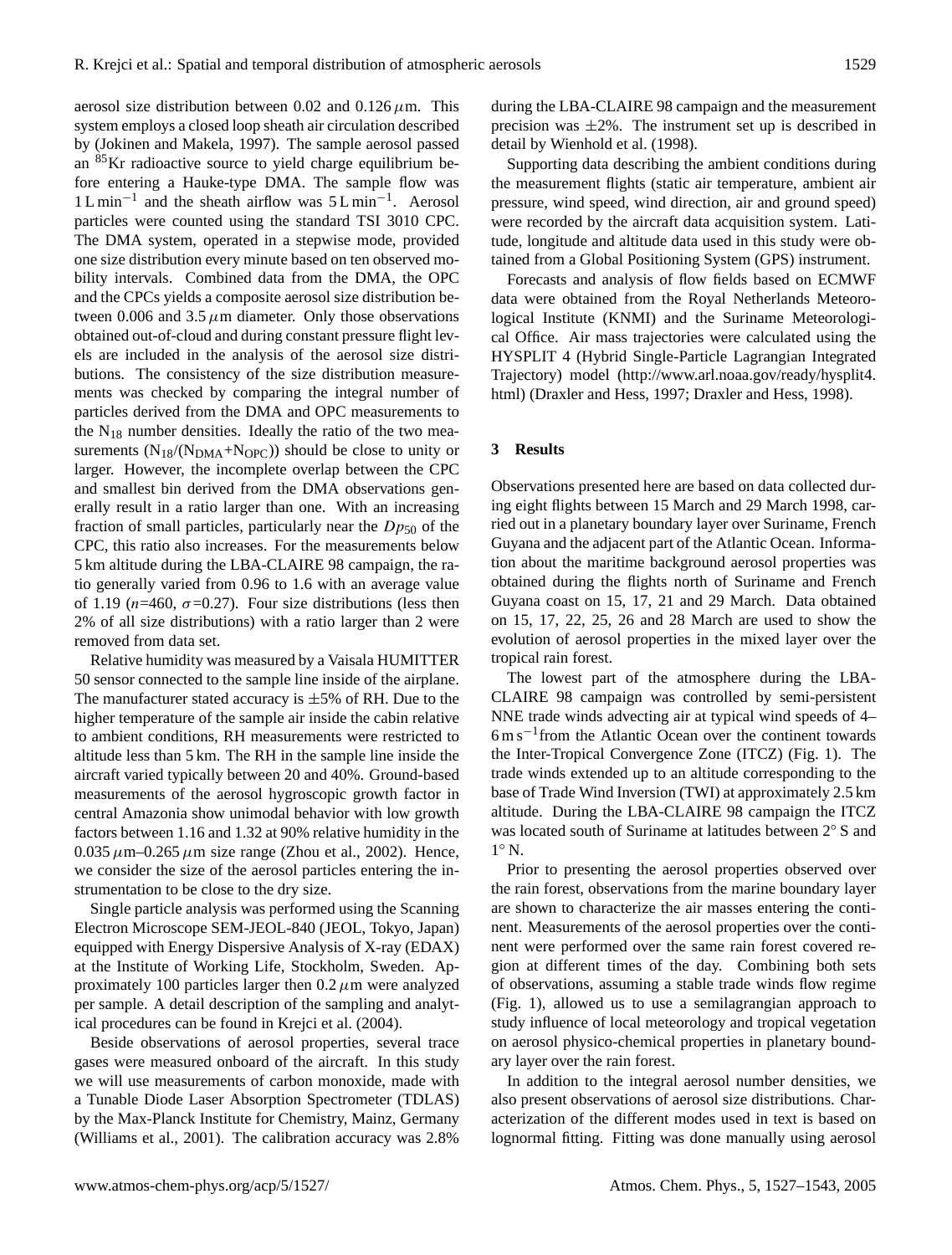

The MBL rectangle denotes the location of the measurements in  $\frac{0}{n}$ the marine boundary layer on 21 March. The ML rectangle shows <sup>11</sup> the location of the measurements above the rainforest between 25 **Fig. 1.** Flow field from ECMWF at 1000 hPa on 25 March 1998. March and 28 March.

number, surface and volume distributions. The fit was regarded as satisfactory when the fitted size distribution agreed well with the observed features in all three moments. The subjective approach we used to describe the observations with modeled size distributions does not allow us to set an exact measure of uncertainty for the fitting parameters and the individual modes should be viewed as guide for the eye.

Aerosol number densities are recalculated to STP conditions (1013 hPa and 273.15 K) if not stated otherwise.

#### 3.1 Marine boundary layer

During the flight on 21 March the aircraft flew in the marine boundary layer (MBL) north of French Guyana. The flight track in the MBL is marked with a black line in Fig. 1. The height of the mixed layer was estimated to be close to 600 m, using potential temperature profiles obtained during descent and ascent from the lowermost flight level. Observed aerosol number densities in the mixed layer were very stable during the 100 km long horizontal flight leg conducted at an altitude of 200 m. The average N<sub>6</sub> number density was 383 cm<sup>-3</sup>  $(n=1044, \sigma=34)$ . The accumulation mode aerosol N<sub>120</sub> accounted for approximately 45% of the particles by number. Here we take the observations from 21 March as representative for MBL conditions during the LBA-CLAIRE 98 campaign. The shape of the aerosol size distribution and measured particle number densities from three other flights in the MBL on 15, 17 and 29 March are very similar (Fig. 2) indicating stable and persistent aerosol size distribution in the MBL within the measurement size range. The aerosol size distribution shows a bimodal shape with a pronounced minimum at  $0.08 \mu$ m, indicating the presence of aged aerosol modulated by cloud processing during transport (Hoppel et



Fig. 2. Median MBL aerosol size distribution (solid line) based on four flights: 15 March (8 size distributions), 17 March (6 size distributions), 21 March (17 size distributions) and 29 March (18 size distributions). The measurements were performed between 0.15 and 0.5 km altitude. The error bars indicate upper and lower quartiles. The median MBL aerosol size distribution from 21 March is plotted as a dashed line.

al., 1986). According to back trajectories (Fig. 3, upper left), the probed air mass was transported in the MBL for approximately one week. Before this period the air mass subsided over SW Europe so that we cannot exclude an influence of anthropogenic pollution more than a week prior to the measurements.

made along the transect through the Atlantic Ocean during The fit parameters for the median MBL size distribution are: Aitken mode N=155 cm<sup>-3</sup>,  $Dp=0.052 \mu$ m (mean mode diameter)  $\sigma$ =1.52 (standard deviation of the mode) and accumulation mode N=185 cm<sup>-3</sup>,  $Dp=0.145 \mu$ m  $\sigma$ =1.40. These observations are in fair agreement with ship observations the Aerosols99 project (Bates et al., 2001), which gave the following fit parameters for the marine aerosol size distribution observed in the northern hemispheric subtropical region N=160±42 cm<sup>-3</sup>, Dp=0.030±0.004 μm, σ=1.40±0.026 for Aitken mode and N=58±23 cm<sup>-3</sup>,  $Dp=0.120\pm0.022 \mu$ m,  $\sigma$ =1.59 $\pm$ 0.012 for accumulation mode. Both measurements were performed in an environment not directly influenced by air pollution sources and differences are within the range expected from natural variability.

## 3.2 Planetary boundary layer over the rainforest

Three flights performed on 25, 26 and 28 March were designed to investigate diurnal and day-to-day variability of the aerosol physico-chemical properties in the boundary layer over the rainforest. The flight patterns for all three flights included vertical profiles through the lower troposphere and several passages at low altitude over the identical region of the rain forest between  $3°30' - 4°12'$  N and  $54°36' - 55°18'$  W (Fig. 1). The history of the investigated air masses was similar for all three flights (Fig. 3). After a week of transport from northern mid-latitudes the air masses entered the continent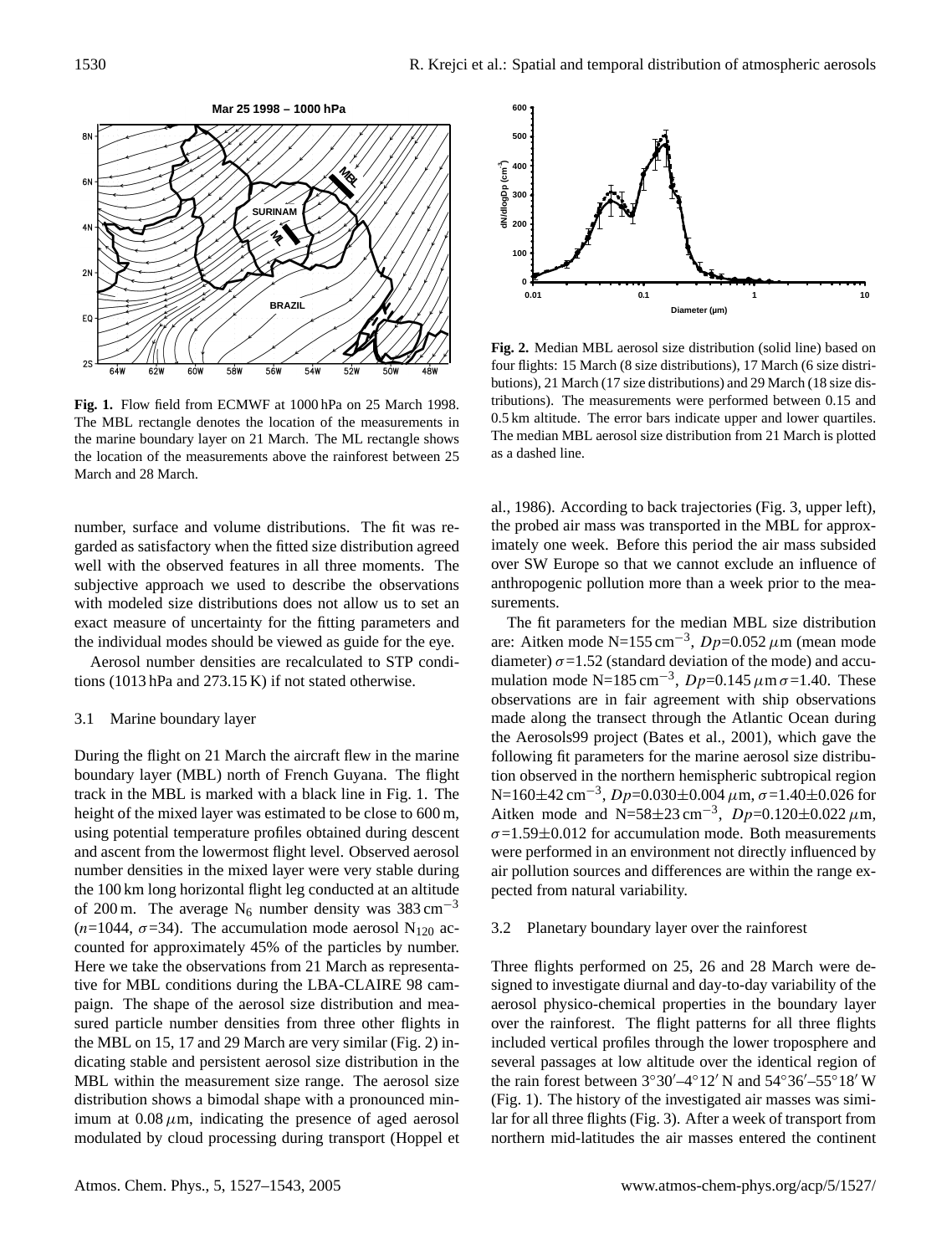

**Fig. 3.** Ten-day back-trajectories indicating the origin and history of the air masses investigated on 21 March, 25 March, 26 March and 28 March 1998.

over the scarcely populated coast of French Guyana and then traveled approximately 300 km over the pristine rain forest before being intercepted by the aircraft.

Analysis of CO and  $CO_2$  mixing ratios during the LBA-<br>parable contribution CLAIRE 98 campaign indicate that the investigated air masses in the boundary layer were not significantly influenced by biomass burning (Williams et al., 2001). The observed mixed layer CO mixing ratios varied between 135 ppb and 153 ppb during the flights on 25, 26 and 28 March. Besides combustion, carbon monoxide is produced by pho-

Figure 3. Ten-day back-trajectories indicates the aircraft. The aircraft mixing ratios during the LBA-CLAIRE 98 suggested comtochemical reactions during the oxidation of hydrocarbons (e.g. isoprene). However, the day-to-day variability of CO parable contribution of CO production associated with rain forest emissions and advection of CO from long range transport across the Atlantic Ocean (Williams et al., 2001). Off the coast of South America, the CO mixing ratios usually varied between 110 and 120 ppb during the course of campaign, indicating somewhat polluted air.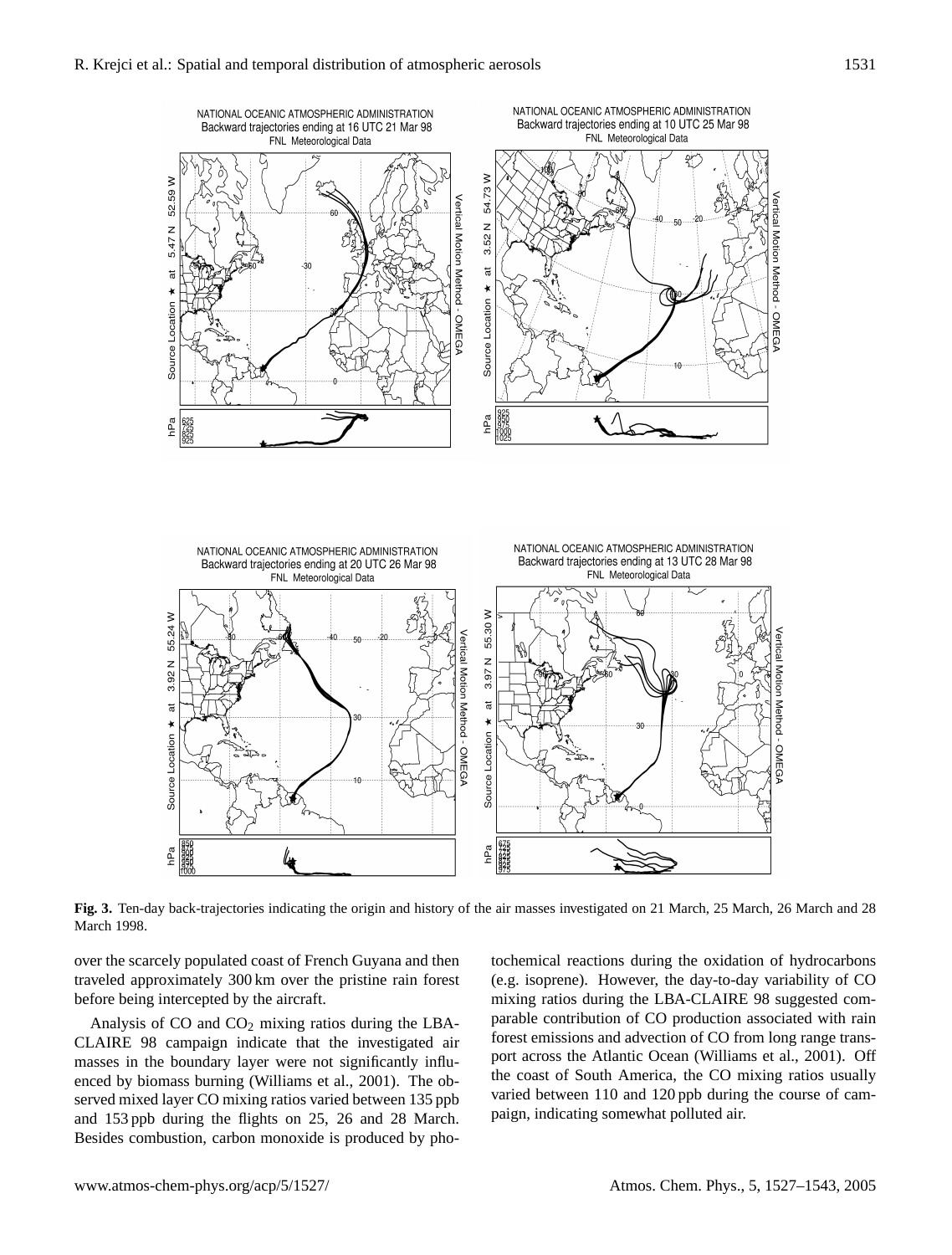

Fig. 4. The potential temperature ( $\Theta$ ) vertical profiles. Short horizontal bars mark the top of the mixed layer. Vertical axis shows altitude above ground.

#### 3.2.1 Mixed layer height

The evolution of the mixed layer height over the rain forest within the observational domain (Fig. 1) is shown using the composite time series of vertical profiles of potential temperature  $(\Theta)$  (Fig. 4). The nocturnal mixed layer inversion was not observed during the profile performed shortly before sunrise on 25 March at 6:00 Local Standard Time (LST). The lowest altitude flown was 250 m and the aircraft was still above the nocturnal inversion. Approximately 3 h after sunrise at 9:13 LST on 28 March the mixed layer height was 800 m and subsequently grew under undisturbed conditions at an average rate of  $4-5 \text{ cm s}^{-1}$  reaching 1170 m at 11:00 LST. Undisturbed conditions correspond to a situation where the vertical structure of the mixed layer is not perturbed significantly by convective precipitation. Our observations agree with earlier measurements in central Amazonia, where average boundary layer growth rates were estimated to be of the order of  $5 \text{ cm s}^{-1}$  with maxima of  $10 \text{ cm s}^{-1}$  during the first two hours after sunrise (Martin et al., 1988). The maximum mixed layer height of 1200– 1500 m was observed around noon and early afternoon. The fully developed daytime mixed layer collapsed rapidly when input of solar energy disappeared at sunset. The  $\Theta$  vertical profile at 18:06 LST on 26 March already shows the absence of an active daytime mixed layer. The shallow nocturnal mixed layer was forming below the lowest measurement

Mixed layer height **Figure 4.** The potential profiles and the measurements were performed in a recently formed residual layer.

# 3.2.2 Aerosol vertical distribution.

The vertical profiles, which we used to demonstrate the diurnal cycle of the mixed layer height, are also used here to investigate diurnal changes in the vertical distribution of aerosols within the first 5 km of the troposphere (Fig. 5).

At 6:15 LST on 25 March the aerosol vertical distribution showed a fairly homogenous structure and the integral aerosol number density varied between 200 and 400 cm−<sup>3</sup> . At the lowest altitudes we observed an enhancement of the accumulation mode aerosol. The  $N_{120}$  number density of about  $100 \text{ cm}^{-3}$  below 400 m altitude is approximately 5–10 times higher than aloft. This profile was obtained approximately 15 min after sunrise and the increase in the  $N_{120}$  number density is most likely related to lofting of the nocturnal mixed layer into the growing daytime mixed layer.

between 950 and 1500 m altitude. The accumulation mode Approximately 4 h after sunrise at 9:55 LST the peak in the  $N_{6-120}$  aerosol (particles between 0.006  $\mu$ m and 0.12  $\mu$ m) vertical distribution followed the growth of the daytime mixed layer. The  $N_6$  aerosol number concentration stayed fairly constant close to  $400 \text{ cm}^{-3}$  up to the top of mixed layer at 950 m altitude. Local enhancements in the aerosol concentration just above the top of the mixed layer were observed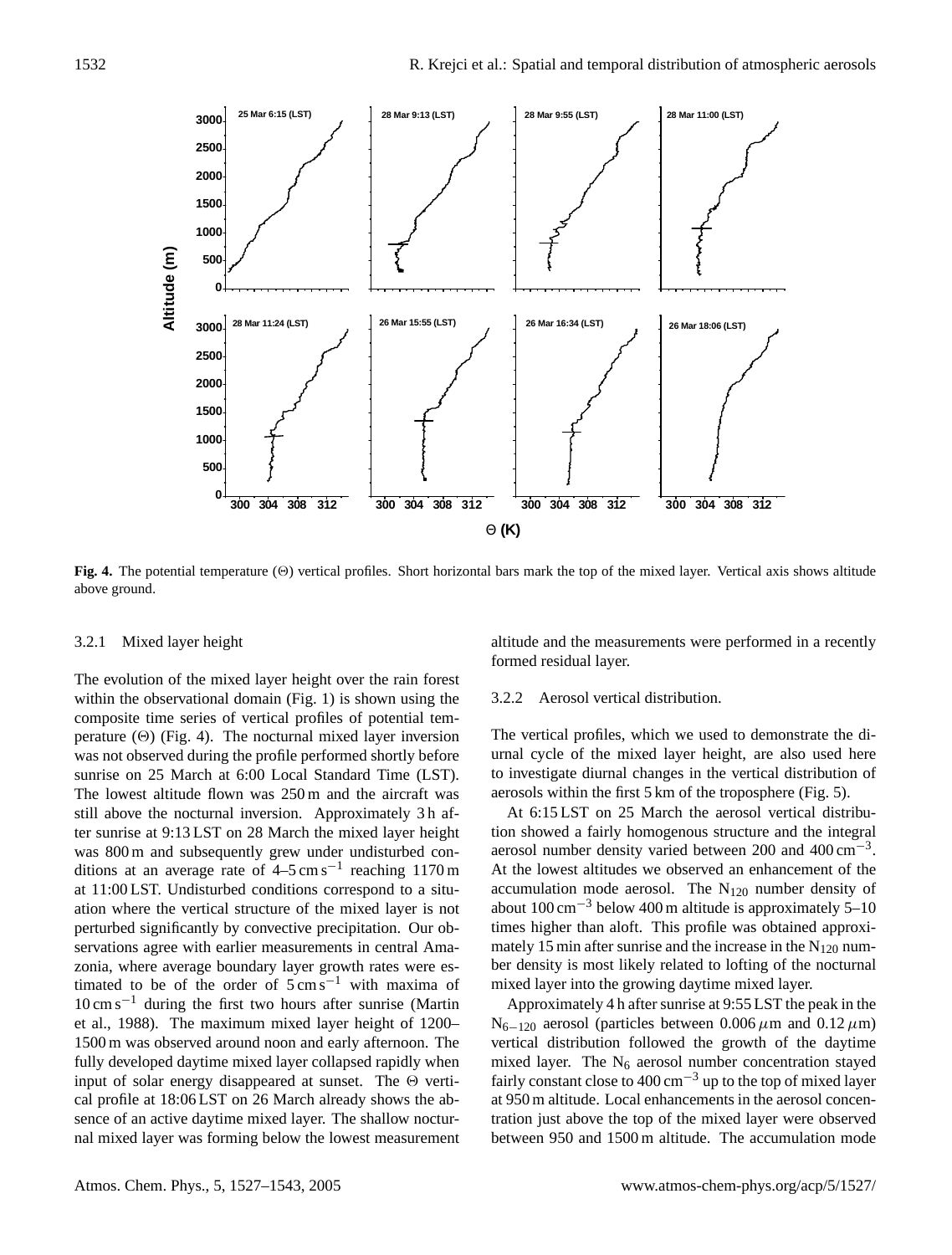

**Fig. 5.** Vertical profiles of the N<sub>6−120</sub>, N<sub>120</sub> and N<sub>6−18</sub> aerosol number densities over the identical area of the rain forest during different parts of the day. The profiles cover the lower troposphere from 0.25 km to 5 km altitude.

aerosol  $N_{120}$  remained low and comparable to the first pro-<br>Elevated aerosol number densities relate file at 6:15 LST, hence the enhancement in integral aerosol number density is related to the increase of Aitken mode particles. The ultrafine  $N_{6-18}$  particles showed an enhancement up to  $110 \text{ cm}^{-3}$  close to the top of the mixed layer.

Late in the afternoon at 15:55 LST the aerosol vertical distribution showed a very different structure. Observed  $N_6$ aerosol number densities in the mixed layer, now reaching up to 1100 m, increased by factor of 1.5 for integral aerosol number density and by factor of 4 for the accumulation mode aerosol in comparison to the early morning profile. Now there is a pronounced maximum for  $N_{120}$  particles in a transitional layer between 1100 m and 1600 m in addition to the earlier observed maximum for the Aitken mode aerosol. The cloud base was observed by the operators onboard of the aircraft to be between 1600 m and 1800 m altitude.

34 cloud outflow appears at similar altitudes over large areas of Elevated aerosol number densities related to the outflow from shallow convective clouds were often observed between 3 and 4 km altitude during the late afternoon. Airborne LIDAR observations over central Amazonia showed that the majority of the fair-weather cumulus clouds do not have enough buoyancy to penetrate the Trade Wind Inversion (TWI) at the top of the transition layer and therefore the rain forest (Browell et al., 1988). The TWI height during LBA-CLAIRE 98 was determined from temperature, relative humidity and wind profile measurements and varied between 3.2 km over the coastal region and 4.5 km altitude over the southern Suriname. Enhanced particle number densities were observed in 20 out of 24 vertical profiles over the rain forest at this altitude and were a common feature during the LBA-CLAIRE 98 campaign. However, enhancements of the accumulation mode aerosol in the shallow convective outflow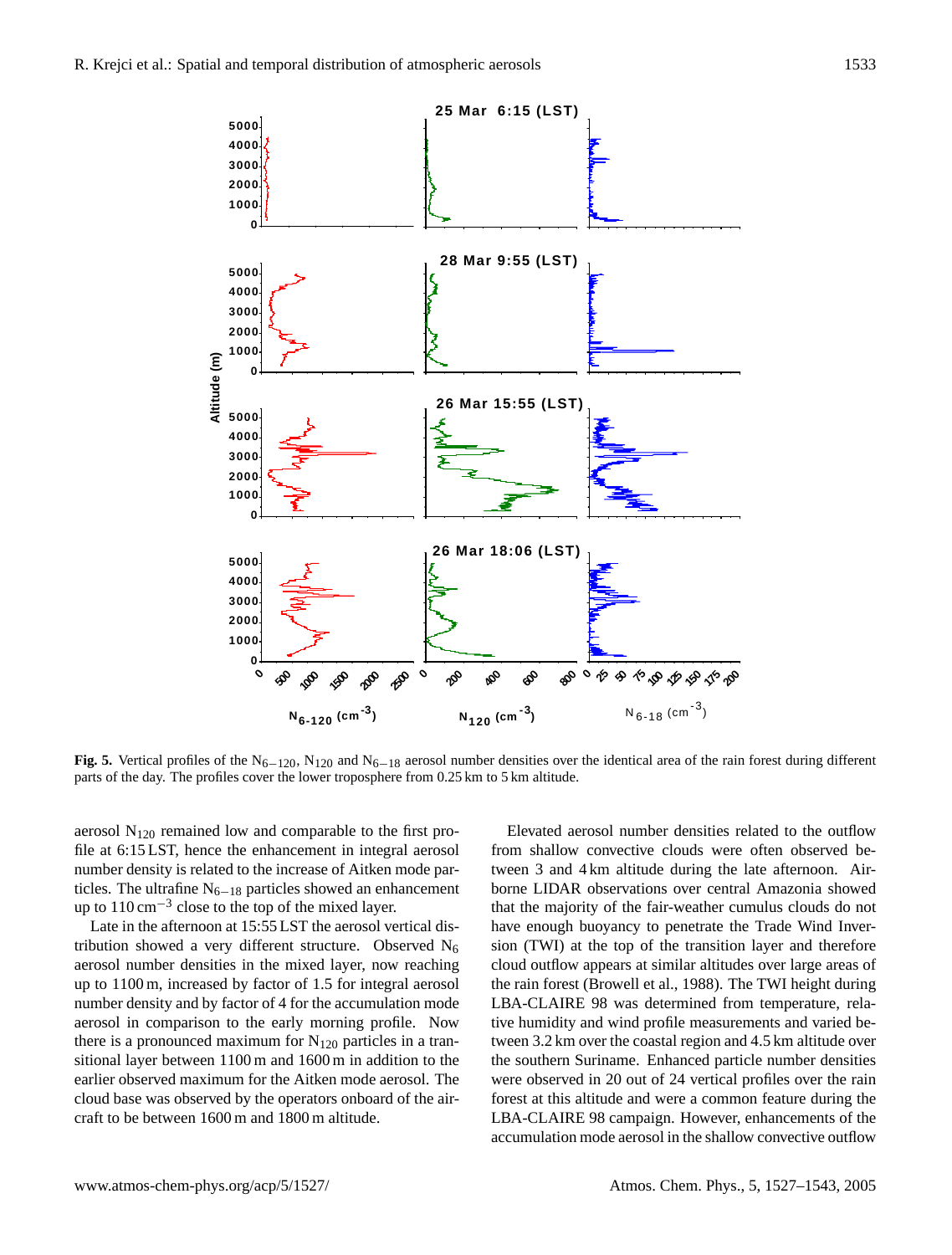

35 arrows mark the altitude where the aerosol size distributions were Fig. 6. Vertical aerosol distribution observed on 15 March at 15:50 LST over southern Suriname based on 1 Hz data (–  $N_6$ ,  $o$  $N<sub>6−18</sub>$ , • N<sub>120</sub>). The median aerosol size distribution from 3.4 km altitude is made of 16 one minute size distributions collected between 14:51 and 15:06 LST. The aerosol size distribution at 0.6 km altitude is made of 19 size distributions collected between 15:29 and 15:47 LST. The error bars represent lower and upper quartiles. The measured.

were not measured regularly and the profile at 15:55 LST on 26 March is rather exceptional. The  $N_6$  number density up to 1700 cm−<sup>3</sup> in the shallow convective outflow from a profile performed at 15:55 LST exceeded the  $N_6$  particle concentrations in the mixed layer by a factor of 2–3, while the  $N_{120}$ number densities around  $350 \text{ cm}^{-3}$  in the cloud outflow region are similar to those in the mixed layer. This suggests that the observed enhancement is the result of detrainment of mixed layer air and that little accumulation mode particle loss occurred during in-cloud vertical transport. Usually when the outflow from shallow convection was present, only slight enhancement in  $N_{120}$  aerosol or in some cases even depletion of N<sup>120</sup> aerosol was observed, indicating different removal efficiency for the accumulation mode aerosol during vertical in-cloud transport.

Shortly after sunset at 18:06 LST, in the absence of intensive convective mixing, the aerosol vertical distribution changed again adapting accordingly to the nocturnal stratification. The outflow from decaying shallow convective clouds was now observed above 3 km altitude.

Our aerosol instrumentation allowed measurements of the aerosol size distribution only during horizontal flight legs. Unfortunately, we did not perform any horizontal flight legs in the shallow convective outflow on 26 March. To show the aerosol size distribution in this region we therefore used data obtained during a flight on 15 March over southern Suriname close to 2<sup>°</sup> N and 56<sup>°</sup> W. The vertical profile between 0.5 and 5 km altitude at 15:50 LST as well as the aerosol size distributions from 3.4 km and 0.6 km altitude are shown in Fig. 6. The aerosol did not exhibit pronounced vertical stratification in comparison to the 26 March observations. The operators onboard of the aircraft reported hazy conditions in the mixed layer and a dense fair-weather cumulus cloud cover. The measurements were performed over the upland region and local orographic forcing could have also modified the structure of the lowermost troposphere.

The mixed layer aerosol size distribution observed at 0.6 km altitude exhibited a maximum in the accumulation mode having similar shape as the afternoon mixed layer aerosol size distribution from 26 March (Fig. 7). In the region of shallow convective outflow the accumulation mode particles are largely depleted, indicating that the majority of the particles from the mixed layer have been activated into cloud droplets and removed before the air was detrained from the clouds close to the TWI. The average  $N_{120}$  concentration was 49 cm<sup>-3</sup> (n=790,  $\sigma$ =15). Ground based measurements of aerosol activation showed that during typical background conditions over the rain forest the observed CCN/CN ratio was high, indicating that at 1.5% supersaturation the majority of the particles larger than  $0.04 \mu$ m are activated into the cloud droplets (Roberts et al., 2001).

The aerosol size distribution observed at 3.4 km altitude in the region of shallow convective outflow was dominated by Aitken mode particles. The mean  $N_6$  number density of 2433 cm<sup>-3</sup> (n=790,  $\sigma$ =871) was 4 times higher than in the mixed layer and in the lowermost free troposphere, indicating recent new particle formation. Similar observations in the vicinity of clouds were reported earlier for marine conditions (Clarke et al., 1998b; Hegg et al., 1990) as well as for the continental boundary layer clouds (Keil and Wendisch, 2001).

# 3.2.3 Mixed layer aerosol diurnal cycle

During three consecutive flights on 25, 26 and 28 March the aircraft performed several horizontal flight legs at 200– 300 m altitude over the same part of the rain forest to investigate changes in aerosol and trace gas distribution at different times of the day. In addition, measurements in the nocturnal residual layer were made shortly before sunrise on 25 March. The duration of the flight legs was between 6 and 34 min. At cruising air speed of  $100 \text{ m s}^{-1}$  this represents distances between 36 and 204 km.

The aerosol properties in the nocturnal residual layer observed on 25 March (5:38–5:58 LST) (Fig. 7) resembled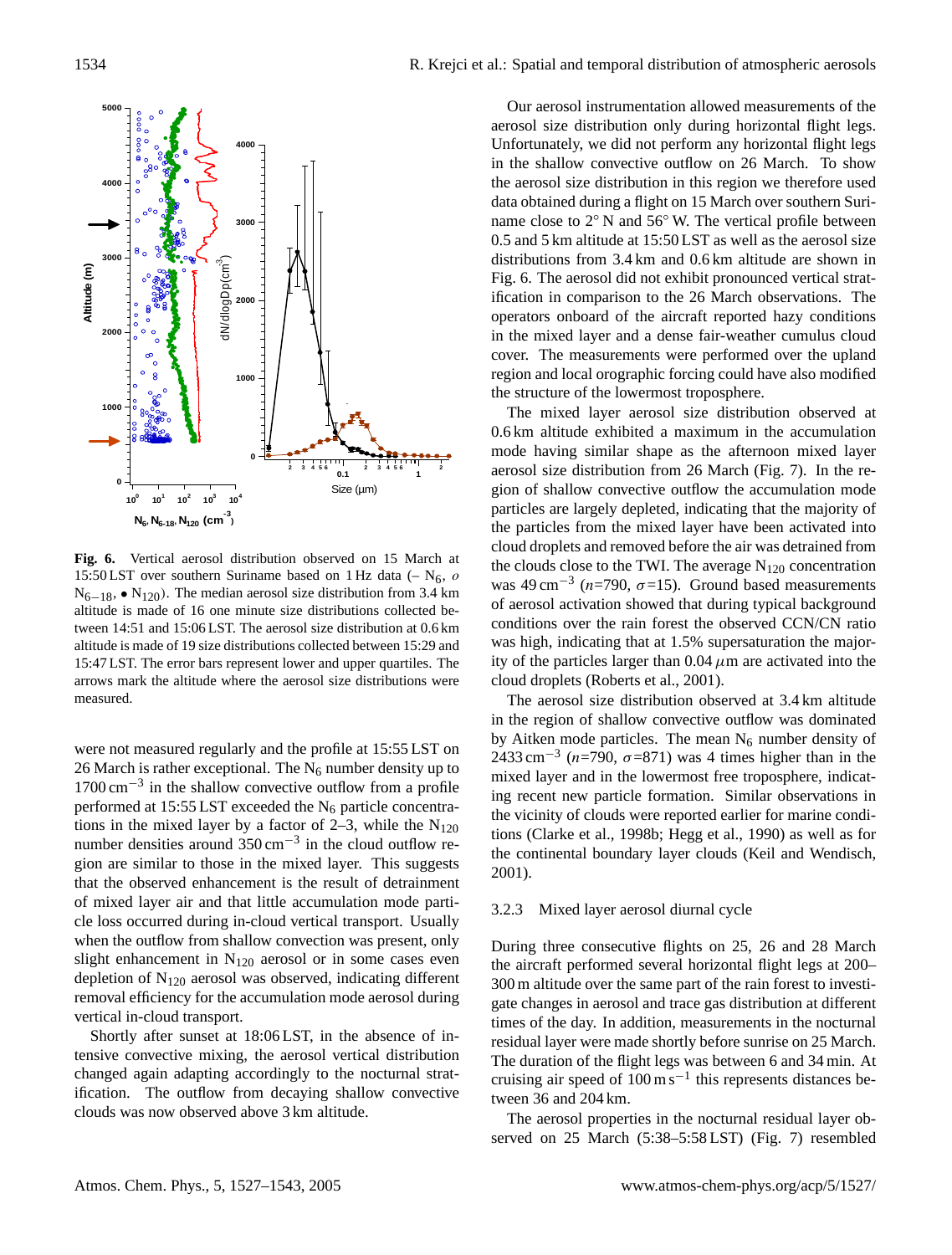

25 March and 28 March. The altitude and time for each size distribution is given. The dots represent actual measurements. The solid line 22 distribution. **Fig. 7.** Median aerosol size distributions observed during several low altitude flights between 21 March and 28 March 1998. The dotted line represents the MBL size distribution observed on 21 March. The remaining size distributions were obtained over the rainforest between indicates fitted size distribution.

mean N<sub>6</sub> concentration of 365 cm<sup>-3</sup> (n=1756,  $\sigma$ =52) was the rain forest showed two distinct patterns depending c similar to the MBL mean concentration of 383 cm<sup>-3</sup>. The the time of the concentration of 383 cm<sup>-3</sup>. closely the situation in the MBL in several aspects. The accumulation mode aerosol  $N_{120}$  represented 45% of the aerosol by number in both, the nocturnal residual layer and the MBL. Therefore it is not surprising that the aerosol size distributions were also very similar in shape. The fit parameters for the median size distribution are N=135 cm<sup>-3</sup>,  $Dp$ =0.042  $\mu$ m,  $\sigma$ =1.57 for the Aitken mode and N=165 cm<sup>-3</sup>,  $Dp$ =0.150  $\mu$ m,  $\sigma$ =1.44 for the accumulation mode. The origin of the air in the nocturnal residual layer is discussed later.

The aerosol properties in the daytime mixed layer over the rain forest showed two distinct patterns depending on the time of the day. The first group of observations is linked to the growing mixed layer lasting from sunrise until around noon. The second group of measurements represents a fully developed mixed layer during the afternoon and early evening. The integral aerosol number densities observed in the daytime mixed layer are summarized in Table 1.

sunrise up to almost  $800 \text{ cm}^{-3}$  at sunset. The accumula-The  $N_6$  aerosol number density increased constantly throughout the day from below  $500 \text{ cm}^{-3}$  one hour after tion mode aerosol  $N_{120}$  exhibited a different trend. During the first half of the day  $N_{120}$  concentrations remained fairly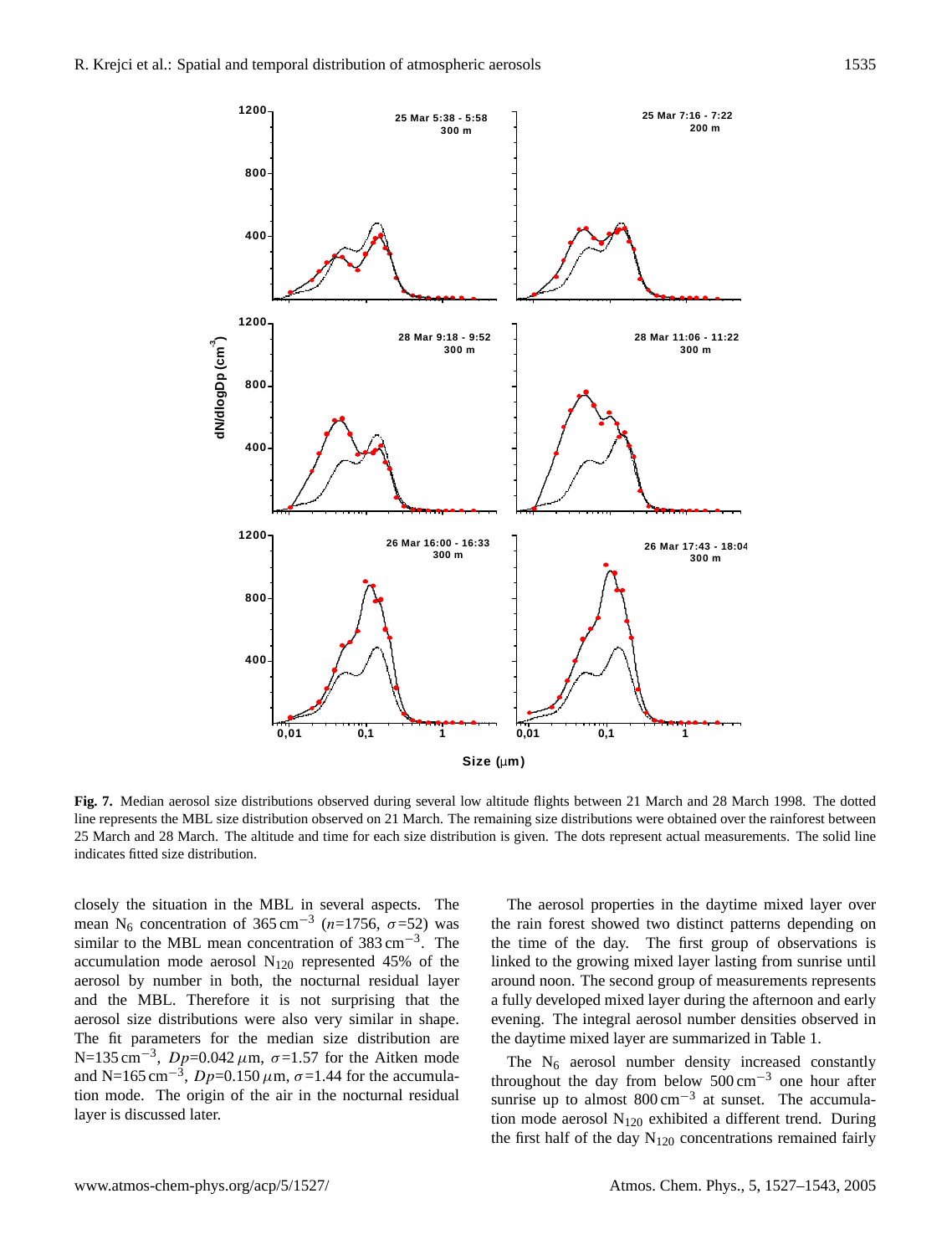**Table 1.** Summary of the observed N<sub>6</sub>, N<sub>120</sub> and N<sub>6−18</sub> number densities (cm<sup>−3</sup> STP) in the mixed layer over the rainforest. N indicates number of observations. Median values and lower and upper quartiles in parentheses are given for every parameter. The time is a local standard time (LST).

|            | 25 March<br>$7:16 - 7:22$ | 28 March<br>$9:18 - 9:52$ | 28 March<br>11:06-11:22 | 26 March<br>16:00-16:33 | 26 March<br>17:43-18:04 |
|------------|---------------------------|---------------------------|-------------------------|-------------------------|-------------------------|
| N          | 226                       | 1944                      | 900                     | 1892                    | 1188                    |
| $N_6$      | 446                       | 574                       | 557                     | 693                     | 778                     |
|            | (402, 515)                | (541, 611)                | (490, 606)              | (608, 864)              | (614, 794)              |
| $N_{120}$  | 168                       | 141                       | 184                     | 298                     | 317                     |
|            | (157, 180)                | (130, 153)                | (167, 205)              | (279, 318)              | (298, 334)              |
| $N_{6-18}$ | 19                        | 20                        | 11                      | 32                      | 38                      |
|            | (13, 23)                  | (14, 27)                  | (6, 18)                 | (23, 53)                | (26, 48)                |
|            |                           |                           |                         |                         |                         |



mixed layer over the rainforest south of  $4.5^{\circ}$  N. The symbols represent 10 sec average aerosol number densities. The solid line indi-<br>clea cates the linear regression discussed in Sect. 3.2.3. eter **Fig. 8.** Accumulation mode aerosol (N<sub>120</sub>) number densities observed between 15 March and 28 March during 6 flights in the mixed layer over the rainforest south of 4.5° N. The symbols represent 10 sec average aerosol nu served between 15 March and 28 March during 6 flights in the mixed layer over the rainforest south of 4.5◦ N. The symbols repre-

constant at values between 150 and  $200 \text{ cm}^{-3}$ , while in the afternoon an increase by approximately 50% up to 300 cm<sup>-3</sup> was observed. The ultrafine particles  $N_{6-18}$  showed a trend similar to the accumulation mode aerosol with lower particle number densities close to  $20 \text{ cm}^{-3}$ , during the morning, followed by an increase to  $30-40 \text{ cm}^{-3}$  in the afternoon.

The different trends described above become more evident when the aerosol size distributions from five horizontal flight legs are analysed. We have used median aerosol size distributions to highlight the diurnal changes (Fig. 7). In general, they show very similar shapes and peak positions within each horizontal flight leg, so that the median size distributions can be regarded as a good representation of the typical conditions. Single aerosol size distributions are obtained every minute, so that the number of size distributions during each flight leg range from 6 to 34, as indicated by the difference between start and stop times given in Fig. 7.

Approximately one hour after sunrise between 7:16 and 7:22 LST, when the mixed layer was growing, the aerosol size distribution had a pronounced bimodal shape, showing an increase in the number density of Aitken mode particles in comparison to the measurements performed in the nocturnal residual layer 2 h earlier. The fit parameters for the Aitken mode are N=230 cm<sup>-3</sup>,  $Dp=0.044 \mu$ m,  $\sigma=1.60$  and for the accumulation mode N=200 cm<sup>-3</sup>,  $Dp=0.142 \mu m \sigma=1.49$ . The number of particles in the Aitken mode continued to increase throughout the morning hours such that around noon the aerosol size distribution was dominated by Aitken mode particles. The modal parameters for the aerosol size distribution obtained between 11:08 and 11.28 LST on 28 March are following: N=310 cm<sup>-3</sup>,  $Dp=0.053 \mu$ m,  $\sigma=1.50$ for the Aitken mode and N=220 cm<sup>-3</sup>,  $Dp=0.144 \mu$ m,  $\sigma$ =1.42 for the accumulation mode. During the second half of the day the shape of size distribution continued to change, but in a different manner. The Aitken mode remained relatively constant, while the number of particles in the accumulation mode increased. The fit parameters for aerosol size distribution observed shortly before the sunset on 26 March (17:43–18:04 LST) were as follows: N=250 cm<sup>-3</sup>,  $Dp$ =0.051  $\mu$ m,  $\sigma$ =1.62 for the Aitken mode and N=420 cm<sup>-3</sup>,  $Dp=0.132 \mu$ m and  $\sigma=1.46$  for the accumulation mode.

Although the proportions between the Aitken and accumulation modes varied with time of day, the bi-modal shape of the aerosol size distributions was always preserved. A similar observation have been reported from ground-based measurements at Balbina in central Amazonia, where the bimodal shape of the aerosol size distribution was observed in nearly 80% of the cases during March–April 1998 (Zhou et al., 2002).

size distributions was not only a local feature, we combined To demonstrate that the observed evolution of the aerosol all measurements from the mixed layer obtained during 6 flights between 15 and 28 March over the pristine rain forest south of 4.5 $\degree$  N. The 10 s mean N<sub>120</sub> aerosol number densities are plotted against time of the day in Fig. 8. Using linear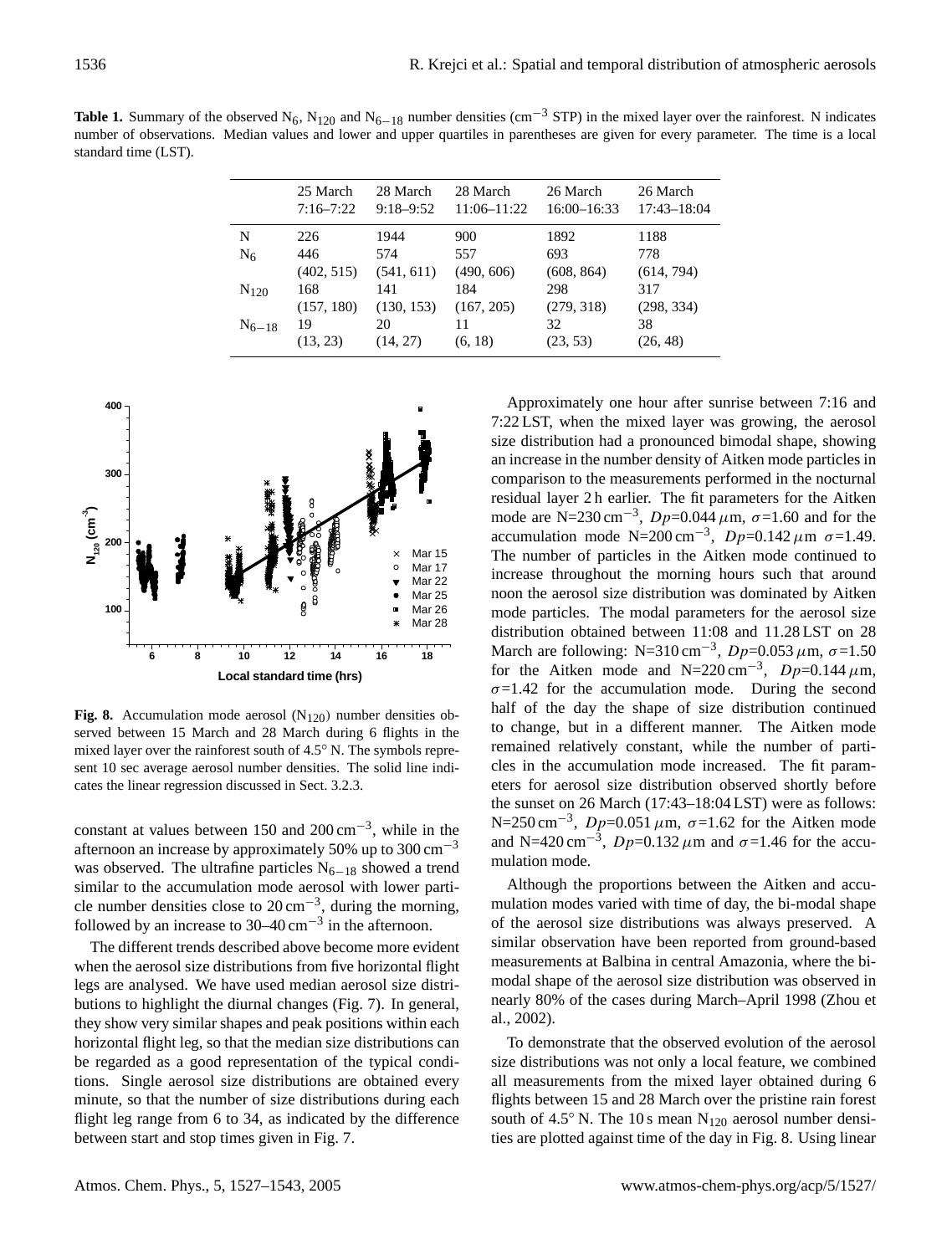interpolation of increasing number densities between 10:00 and 18:00 LST we find that the number density of  $N_{120}$  increased by 20 particles cm<sup>-3</sup> h<sup>-1</sup> (n=1210, r<sup>2</sup>=0.75).

## **4 Discussion**

# 4.1 Nocturnal residual layer over the rain forest

There is a striking similarity in shape of the size distribution and aerosol number densities between the MBL and the nocturnal residual layer observed at 300 m (Fig. 7). This feature was also observed at 500 m altitude (not shown). Our observations suggest that marine air can be transported more than 300–400 km over the rain forest during the night without significant influence from the sources on the ground.

A low-level jet was observed before sunrise between 300 m and 1800 m over the rain forest with the wind direction following the NNE trade winds. The wind velocity reached up to  $15 \text{ m s}^{-1}$ , triple the average wind velocity observed at this altitude during the daytime. At altitudes where aerosol size distribution measurements from the residual layer before sunrise are available, the wind speed was in average  $8 \text{ m s}^{-1}$ , which is almost identical to the observations made over the ocean. The distance the air had to travel between the coast and the area where we conducted the measurements over the rain forest was approximately 280 km.

The single particle analysis performed on samples from the nocturnal residual layer (1 sample), the MBL (3 samples) and the daytime mixed layer (7 samples) support this finding. Around 100 particles larger than  $0.2 \mu$ m were analyzed per sample using SEM-EDX technique. In the fully developed daytime mixed layer 48–58% of the sub-micrometer particles were classified to be of organic nature. In the MBL the fraction of such particles was between 11 and 25%, similar to the nocturnal fossil layer aerosol observations (22%). Submicrometer particles identified as sea salt or sea salt with sulphur represented 5–11% of all particles in the daytime mixed layer. In the MBL, the fraction of these particles was 22– 36% similar to the nocturnal fossil layer observations (26%). The results of aerosol single particle analysis are discussed in detail in Krejci et al. (2004).

In Fig. 9,  $CO<sub>2</sub>$  mixing ratios observed during a vertical profile at 6:15 LST on 25 March is shown. The profile was obtained approximately 15 min after sunrise. The decaying nocturnal mixed layer with enhanced  $CO<sub>2</sub>$  mixing ratios up to 390 ppm<sub>v</sub> due to a rain forest respiration is clearly visible. Above the mixed layer a region with stable  $CO<sub>2</sub>$  mixing ratios around 371 ppm<sub>v</sub> is found, extending to the base of the trade wind inversion at  $2300 \text{ m}$  altitude. The mean  $CO<sub>2</sub>$ mixing ratio 370.4 ppm<sub>v</sub>  $(n=1703, \sigma=0.5)$  ppm) observed in the MBL during the CLAIRE campaign was very similar to the observations above the decaying nocturnal mixed layer. The  $CO<sub>2</sub>$  measurements support the hypothesis about nocturnal transport of the MBL inland over the rain forest. In



on 25 March. Fig. 9. Vertical profile of CO<sub>2</sub> mixing ratios performed at 6:15 LST

case that air above the nocturnal mixed layer up to 2.3 km altitude would contain previous day continental mixed layer air, it will be depleted of  $CO<sub>2</sub>$ , compared to the MBL air, due to photosynthesis depletion of  $CO<sub>2</sub>$ . On the other hand, if the air would represent nocturnal mixed layer, the concentration of  $CO<sub>2</sub>$  will be enhanced compared to MBL due to a nighttime respiration of tropical vegetation (Williams et al., 2001).

Only a true "lagrangian" or "semi-lagrangian" approach in association with several nocturnal vertical profiles between the coast and deeper over the rain forest, including trace gas measurements, for example DMS, can confirm the hypothesis about nocturnal transport of the unperturbed MBL air over the rain forest. Such an experiment is also needed to better understand how far the MBL air can be transported unperturbed over the rain forest.

4.2 Aerosol size distribution evolution in the mixed layer over the rain forest

The observed diurnal evolution of the aerosol size distribution in the daytime mixed layer suggests a complex interplay of several processes that control the aerosol properties over the rain forest. During the conditions of a growing daytime mixed layer from the early morning until noon the number of Aitken mode particles increases, however, the accumulation mode aerosol number densities remained relatively constant.

#### 4.2.1 Aitken mode aerosol and new particle formation

The shape of the aerosol size distribution between 0.006 and  $3.5 \mu$ m as well as the derived aerosol surface from observed over the rain forest  $(6.1 - 6.5 \mu m^2 cm^{-3})$  during the morning on 28 March is similar to the MBL aerosol  $(6.6 \mu m^2 cm^{-3})$ . The growth of the aerosol particles via coagulation and condensation is controlling the formation and evolution of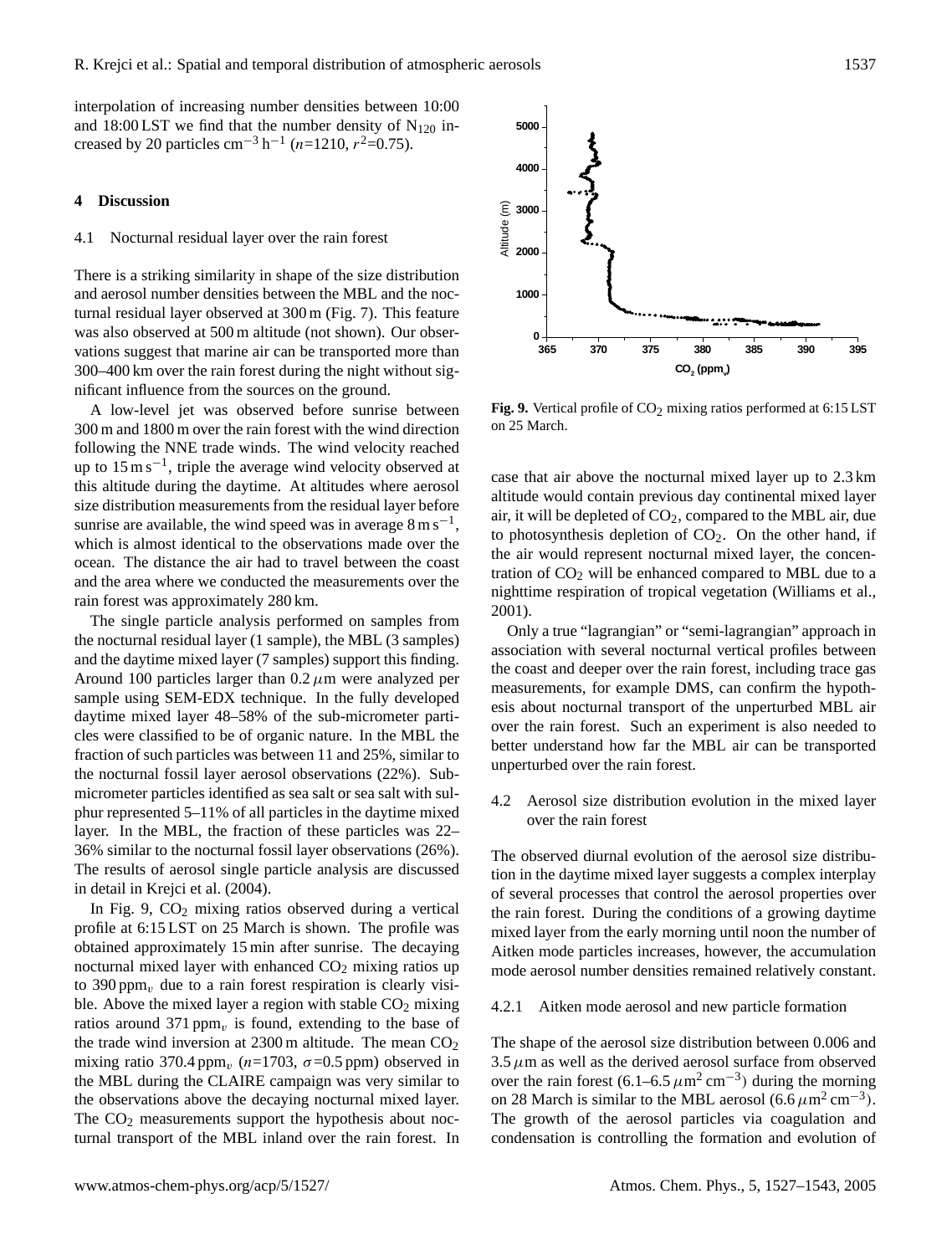Aitken mode particles (Williams et al., 2002). In the tropical marine environment the Aitken mode aerosol number densities are rather constant mostly due to transport from the free troposphere with subsiding air (Clarke et al., 1998b; Raes et al., 2000). This mechanism, however, cannot explain our observations over the rain forest. The rapid increase of the Aitken mode aerosol concentrations in the mixed layer by approximately 40% between 7:20 and 11:10 LST together with the fact that height of the mixed layer doubled during this time, requires another source of particles. One possible source of the new particles could be the occurrence of the new particle bursts similar to those reported from a boreal forest in Finland (Boy and Kulmala, 2002). Due to spatial and temporal limitations we cannot address this issue, but during the ground-based measurements in March–April 1998 at Balbina in central Brazil, no such events of new particle formation were reported (Zhou et al., 2002). The absence of new particle formation bursts over the Amazon rain forest, as well as over Amazonian pastures, was confirmed during subsequent campaigns (Rissler et al., 2004) (Erik Swietlicki, Lund University, Sweden personal communication). When the newly formed particles appeared at the site, they had already grown to sizes larger than  $0.02 \mu m$  indicating that the particles were not formed close to the ground, but most likely aloft. The low aerosol number densities in the smallest size bins observed during growing mixed layer conditions also suggest that the new particles were formed somewhere else.

The vertical profile from 6:15 LST (Fig. 7) showed an enhancement of ultrafine  $N_{6-18}$  particles in a shallow layer at altitude corresponding to the break up of the nocturnal inversion and formation of the daytime mixed layer. A similar local maximum of  $N_{6-18}$  particles up to 110 cm<sup>-3</sup> accompanied by a broader peak of the  $N_{6-120}$  aerosol was observed at 9:55 LST (Fig. 7) in a region where the subsiding air meets the top of growing mixed layer. Mixing of the two different air masses together with different temperature in this region can enhance new particle formation (Nilsson et al., 2001). However, with our instrumentation we can detect only particles larger than 6 nm and it takes up to several hours for nanometer sized new particles to grow to detectable sizes. Clarke et al. (1998a) estimated the time required for particles to grow from nanometer sized clusters to detectable size (3 nm) to be between 1 and 2 h under marine boundary layer conditions over the eastern Pacific. Similar values were reported for continental boundary layer over a boreal forest in Finland (Nilsson et al., 2001). The authors also suggested that the residual layer is the place where aerosol particles are formed via ternary  $H_2O-H_2SO_4-NH_3$  nucleation (Kulmala et al., 2000). But their further growth to detectable sizes is hindered by low concentrations of condensable vapours. After entrainment into the mixed layer, where the supply of condensable vapours is larger, the particles may grow rapidly to detectable sizes. Such a mechanism might explain the local enhancement of  $N_{6-18}$  and  $N_{6-120}$  aerosol observed close to the top of the mixed layer.

It is still not well understood, which condensable vapours will participate in formation and condensational growth of the aerosol over the rain forest. There is increasing evidence that volatile organic compounds play an important role, besides  $SO<sub>2</sub>$  and other inorganic gaseous precursors. Among the most likely candidates are oxidation products of isoprene (Claeys et al., 2004), monoterpenes (sabinene,  $\alpha$ -pinene,  $\beta$ pinene, limonene) and their oxidation products (Jacobson et al., 2000; Kuhn et al., 2002; Seinfeld and Pankow, 2003). During the field measurements in Amazonia, monoterpene mixing ratios between 200–900 ppt were found (Kesselmeier et al., 2000), similar to observations from the boreal forest in Finland (Janson et al., 2001), where the authors found no evidence of monoterpenes participating in nucleation. However, the secondary products of monoterpenes oxidation contributed to the organic aerosol mass via condensation. Ground-based measurements in Brazil showed the unimodal hygroscopic behaviour of the Aitken mode particles with low growth factors around 1.17 at 90% RH. Assuming that the soluble part of the particle was ammonium bi-sulphate, the soluble fraction would amount to only 14–17% of the particle (Zhou et al., 2002). The remaining fraction of the aerosol is largely composed of insoluble or partially water-soluble organics (Graham et al., 2003b), emphasising the importance of organic material in formation of the aerosol particles over the rain forest. Besides monoterpenes, other VOCs, for example sesquiterpenes, can also play important role in new particle formation due to their very fast oxidation with  $O_3$ and OH radical (Bonn and Moortgat, 2003; Dekermenjian et al., 1999; Shu and Atkinson, 1995). Sesquiterpenes have been detected in the atmosphere during flux measurements in central Amazonia, however, the source strength and fate of the sesquiterpenes over the rain forest are virtually unknown (P. Ciccioli, Institute of Chemical Methodology, Italy; personal communication).

4.2.2 Accumulation mode temporal evolution over the rainforest

The rapid increase of the accumulation mode number densities during the afternoon (Fig. 6) cannot be explained exclusively by the growth of the Aitken mode via condensation and coagulation. Those processes are too slow or they would require unrealistically high concentrations of the gaseous precursors and aerosols.

It is generally acknowledged, that in the absence of large surface sources of accumulation mode aerosol, in-cloud processing of activated Aitken mode particles is a major source of these particles. Airborne transects over central Amazonia involving LIDAR measurements showed rapid intensification of the shallow convection around noon and in the afternoon (Browell et al., 1988), at the same time when we observed a widespread increase of the accumulation mode aerosol concentrations.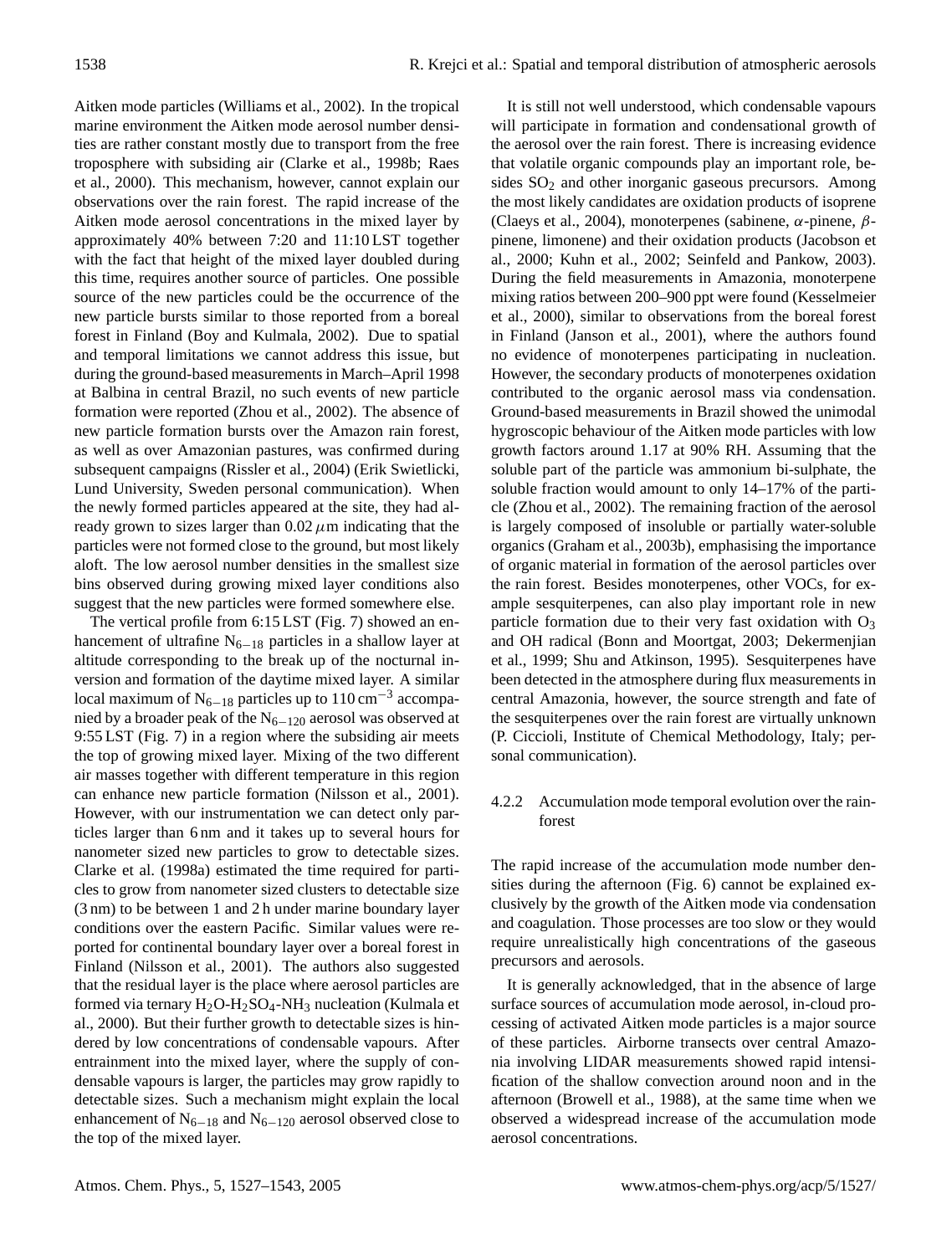The in-cloud processed particles can be transported back to the mixed layer either by precipitation and downdraft from the cumulus clouds or by large scale subsidence from higher altitudes in between clouds. The in-between cloud subsidence is unlikely to be important for several reasons. First, for majority of vertical profiles we observed depletion rather than enrichment of accumulation mode aerosol in the proximity of shallow convective outflow. Second, the major part of the cloud outflow region was observed close to the TWI at altitudes above 3000 m. However, even though the shallow convection over the rain forest increases the mean subsidence velocity up to  $60-100$  m hr<sup>-1</sup> (Fitzjarrald, 1982; Martin et al., 1988), it will take more then 10–20 h for accumulation mode particles to be transported from the region of shallow convective outflow to the mixed layer. Third, the  $N_{120}$  aerosol number density in the afternoon mixed layer is on average 6 times higher than in the subsiding air between clouds (Krejci et al., 2003) and therefore the result of the entrainment of the subsiding air will rather be dilution and diminishing of the accumulation mode aerosol concentrations.

The increase of the accumulation mode number densities was observed to happen over a rather short time period of the order of several hours, much faster than indicated by modelling studies for MBL conditions where, the in-cloud processing was the major source of the accumulation mode aerosol (Raes et al., 2000). The second important aspect is the mass needed to produce the observed amount of accumulation mode particles. In general, sulfate is believed to be the main contributor to the particle mass during in-cloud processing. There are no large sources of sulfur-containing gaseous precursors over the rain forest and transport of the marine DMS is believed to be the dominant source of  $SO<sub>2</sub>$ over the rain forest (Andreae et al., 1990; Crutzen et al., 2000). The single particle analysis did not show enrichment of S-rich particles  $> 0.2 \mu$ m during the afternoon hours in the mixed layer over the rain forest (Krejci et al., 2004). As mentioned earlier, the observed concentrations of organic gases, such as monoterpenes (Kesselmeier et al., 2000), which can significantly contribute to the aerosol mass via condensation were not exceptionally high. Unless there were other, so far undiscovered species contributing significantly to the aerosol mass during the in-cloud processing, e.g. the fast reacting VOCs proposed by Kurpius and Goldstein (2003), a dominant source of accumulation mode particles during the afternoon was probably located at the surface. Here emissions of primary biogenic particles from the rain forest are the most likely candidate.

The magnitude of primary emissions of biogenic aerosols is difficult to estimate due to a paucity of available data. The single particle analysis of the samples from the MBL and from the mixed layer over the rainforest combined with the aerosol number densities derived from the aerosol size distributions (Krejci et al., 2004), showed that the number densities of the organic particles larger than  $0.2 \mu$ m increased from 2–10 cm<sup>-3</sup> to 20–40 cm<sup>-3</sup> in 7–12 h when the marine

air masses were transported inland and interacted with the rain forest. This can only explain a small fraction (10–25%) of the observed increase in the accumulation mode aerosol number densities. Extrapolation of the single particle analysis to smaller sizes could lead to a misinterpretation, however, since there is no evidence that the abundance of the different types of particles should be different for various size ranges of accumulation mode aerosol. Assuming the same aerosol composition for the entire accumulation mode, the primary biogenic aerosol emissions may account for 50–85% of the observed increase in accumulation mode aerosol number densities.

In addition to local aerosol sources, long-range transport of Saharan dust can also contribute to the accumulation mode aerosol over the Amazonian rain forest. We cannot fully exclude Saharan dust contribution to the observed variability, but measurements over the Amazonia during LBA-CLAIRE 98 indicate, that such an influence was of minor importance with respect to the observed trends in the aerosol number densities discussed in this paper. The continuous ground-based measurements from Balbina in central Amazonia showed, that the aerosol light scattering below 10 Mm−<sup>1</sup> represents background conditions and the influence of Saharan dust is considered to be low (Formenti et al., 2001). The same authors reported aerosol light scattering coefficient in the mixed layer over the rainforest on 25 March to be around  $10 \text{ Mm}^{-1}$  STP and one day later on 26 March five times lower around  $2 \text{ Mm}^{-1}$  STP. Single particle analysis of the mixed layer aerosol showed that the fraction of mineral particles observed on 26 March when the  $N_{120}$  number densities were highest was not different from six other samples collected in the mixed layer over the rainforest (Krejci et al., 2004). These particles contributed roughly one percent to the accumulation mode aerosol number densities. Therefore the Saharan dust cannot explain the increase of the accumulation mode number densities presented here.

The cycle of the accumulation mode aerosol concentrations in the mixed layer agrees well with the moisture flux from the vegetation. The flux of moisture from the rain forest intensifies shortly before noon and the highest values are reached during the afternoon (Garstang and Fitzjarrald, 1999). One can speculate that the primary emissions of biogenic particles can be linked to the same processes controlling the evapotranspiration: stomatal activity and the dynamics of the canopy ventilation. A dedicated aerosol flux measurement experiment could shed some light on this proposed source.

#### **5 Summary and Conclusions**

In this study we presented airborne measurements of aerosol microphysical and chemical properties below the trade wind inversion over the tropical rain forest and from the marine boundary layer. The measurements were conducted over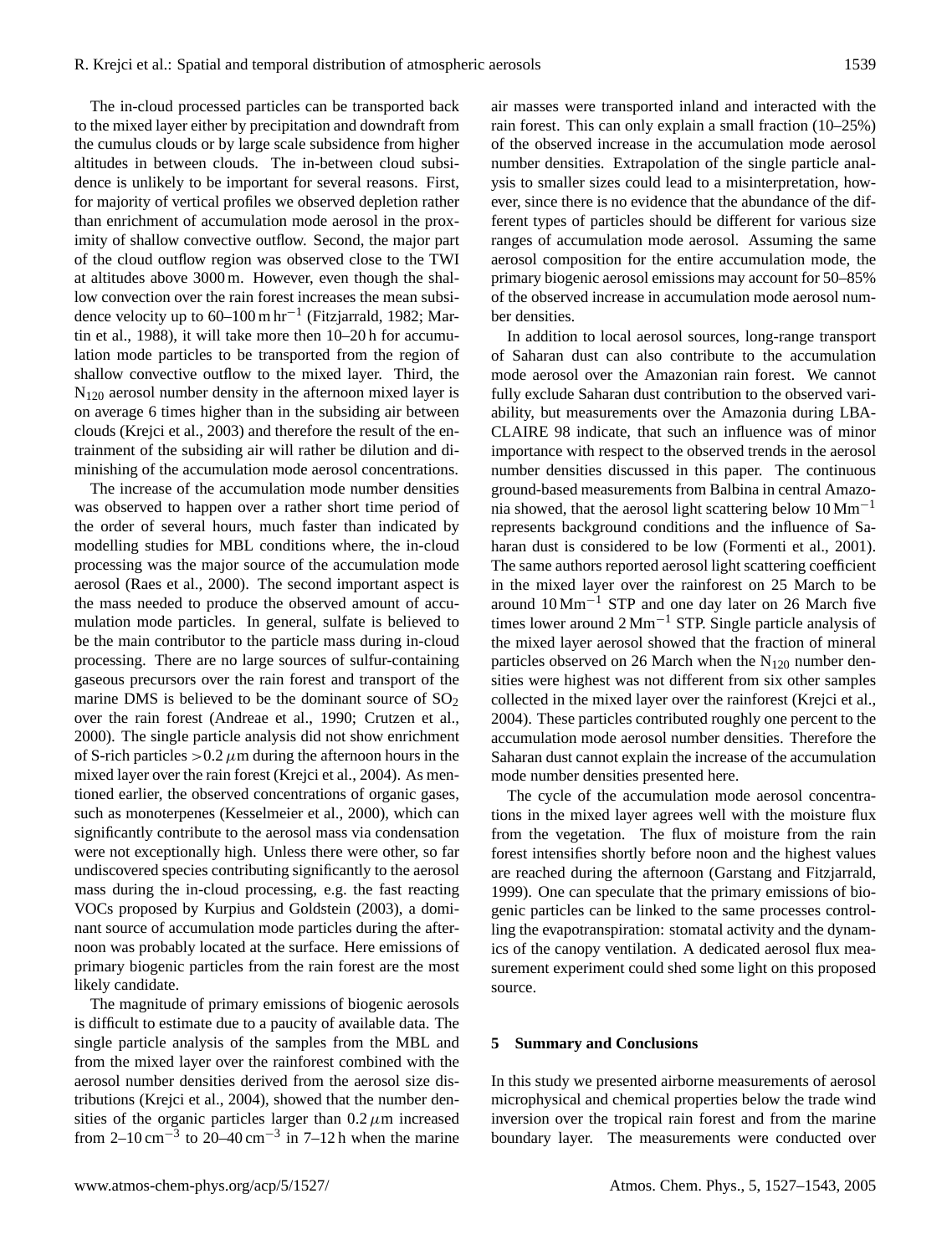Suriname and the adjacent part of the Atlantic Ocean during the LBA-CLAIRE 98 project.

The MBL aerosol showed the typical bi-modal size distribution with a "Hoppel minimum" at  $0.08 \mu$ m characteristic of well aged and cloud processed aerosol. The average number density of the particles larger than  $0.006 \mu m$  was 383 cm<sup>-3</sup> and the accumulation mode aerosols >0.12  $\mu$ m represented 45–50% of the particles by number.

Using potential temperature profiles, the daytime mixed layer height over the rain forest during undisturbed conditions was estimated to be between 1200–1500 m. During morning hours the growth rate of the mixed layer was 144–  $180 \,\mathrm{m}\,\mathrm{h}^{-1}$ .

The aerosol properties in the nocturnal residual layer over the rain forest some 300 km from the coast exhibited strong similarities with aerosol properties found in the MBL. The analysis of the aerosol number densities, aerosol size distributions and aerosol composition suggest that the marine air masses can be transported intact 300–400 km inland during the night without significant modifications.

The median aerosol number density in the daytime mixed layer increased from early morning to early evening from  $450 \text{ cm}^{-3}$  to almost  $800 \text{ cm}^{-3}$ , respectively. The evolution of the aerosol size distribution in the daytime mixed layer showed two distinct patterns. During the period of the growing mixed layer we observed an increase of the Aitken mode particle number densities. The formation of new particles in the border region between the growing mixed layer and remnant of the previous day residual layer, followed by rapid growth of the ultrafine aerosol in the mixed layer, are probably responsible for the observed increase of the Aitken mode aerosol number densities in the conditions of growing mixed layer.

The accumulation mode aerosol showed a different trend. Before noon the N<sub>120</sub> (particles  $> 0.12 \mu$ m) number densities remained relatively stable close to  $150 \text{ cm}^{-3}$ . Later during the day a sharp increase in the  $N_{120}$  number densities was observed, doubling the number densities up to  $300 \text{ cm}^{-3}$ . We attribute the observed increase in the accumulation mode aerosol number densities to the combined effect of two processes: (1) the direct emissions of the primary biogenic particles from the rainforest and (2) in-cloud processing of aerosol by the shallow convective clouds. The first process is dominating and accounts for approximately 50–85% of the observed increase of the accumulation mode number densities. We presented strong evidence that the rain forest is a major source of accumulation mode aerosols and that directly emitted biogenic aerosol particles most likely control the accumulation mode number densities observed over the Amazonian rain forest during periods when biomass burning activity is low.

Future measurements should be focussed especially on the nocturnal lower troposphere, on an estimate of the direct aerosol emissions from rainforest and on the role of the shallow convective clouds. This information is necessary to get

a better understanding of the processes controlling aerosol diurnal cycle over the tropical rain forest.

*Acknowledgements.* We would like to thank the crew and technicians of the Cessna Citation aircraft and the Suriname Meteorological Office for their support during the whole campaign, together with KNMI for the flow field calculations. This research is part of the project Large-Scale Biosphere/Atmosphere Experiment in Amazonia (LBA). The campaign has been performed within the international research school COACh (Collaboration on Oceanic, Atmospheric and Climate Change Studies) supported by the German and Dutch Ministries of BMBF and OC&W, respectively, and by the Max-Planck-Society. Special acknowledgement goes to L. Bäcklin and N. Walberg from Stockholm University for their technical assistance in payload construction. The Swedish Research Council (Vetenskaprådet), former Swedish Natural Science Council (NFR), financially supported Swedish group participation on the LBA – CLAIRE 98 project.

Edited by: L. Carpenter

### **References**

- Andreae, M. O., Artaxo, P., Brandao, C., Carswell, F. E.,Ciccioli, P., da Costa, A. L., Culf, A. E., Esteves, J. L., Gash, H. C., Grace, J., Kabat, P., Lelieveld, J., Malhi, Y., Manzi, A. O., Meixner, F. X., Nobre, A. D., Nobre, C., Ruivo, M. d. L. P., Silva-Dias, M. A., Stefani, P., Valentini, R., von Jouanne, J., and Waterloo, M. J.: Biogeochemical cycling of carbon, water, energy, trace gases, and aerosols in Amazonia: The LBA-EUSTACH experiments, J. Geophys. Res., 107 (D20), Ar. No. 8066, doi:10.1029/2001JD000524, 2002.
- Andreae, M. O., Berresheim, H., Bingemer, H., Jacob, D. J., Lewis, B. L., Li, S. M., and Talbot, R. W.: The atmospheric sulfur cycle over the Amazon Basin. 2. Wet season, J. Geophys. Res., 95 (D10), 16 813–16 824, 1990.
- Andreae, M. O., Browell, E. V., Garstang, M., Gregory, G. L., Harriss, R. C., Hill, G. F., Jacob, D. J., Pereira, M. C., Sachse, G. W., Setzer, A. W., Dias, P. L. S., Talbot, R. W., Torres, A. L., and Wofsy, S. C.: Biomass-burning emissions and associated haze layers over Amazonia, J. Geophys. Res., 93 (D2), 1509–1527, 1988.
- Andreae, M. O., Rosenfeld, D., Artaxo,P., Costa, A. A., Frank, G. P., Longo, K. M., and Silva-Dias, M. A. F.: Smoking rain clouds over the Amazon, Science, 303 (5662), 1337–1342, 2004.
- Artaxo, P. and Hansson, H. C.: Size distribution of biogenic aerosol particles from the Amazon basin, Atmos. Environ., 29 (3), 393– 402, 1995.
- Artaxo, P., Maenhaut, W., Storms, H., and Van Grieken, R.: Aerosol characteristics and sources for the Amazon Basin during the wet season, J. Geophys. Res., 95 (D10), 16 971–16 985, 1990.
- Bates, T. S., Quinn, P. K., Coffman, D. J., Johnson, J. E., Miller, T. L., Covert, D. S., Wiedensohler, A., Leinert, S., Nowak, A., and Neususs, C.: Regional physical and chemical properties of the marine boundary layer aerosol across the Atlantic during Aerosol99: An overview, J. Geophys. Res., 106 (D18), 20 767– 20 782, 2001.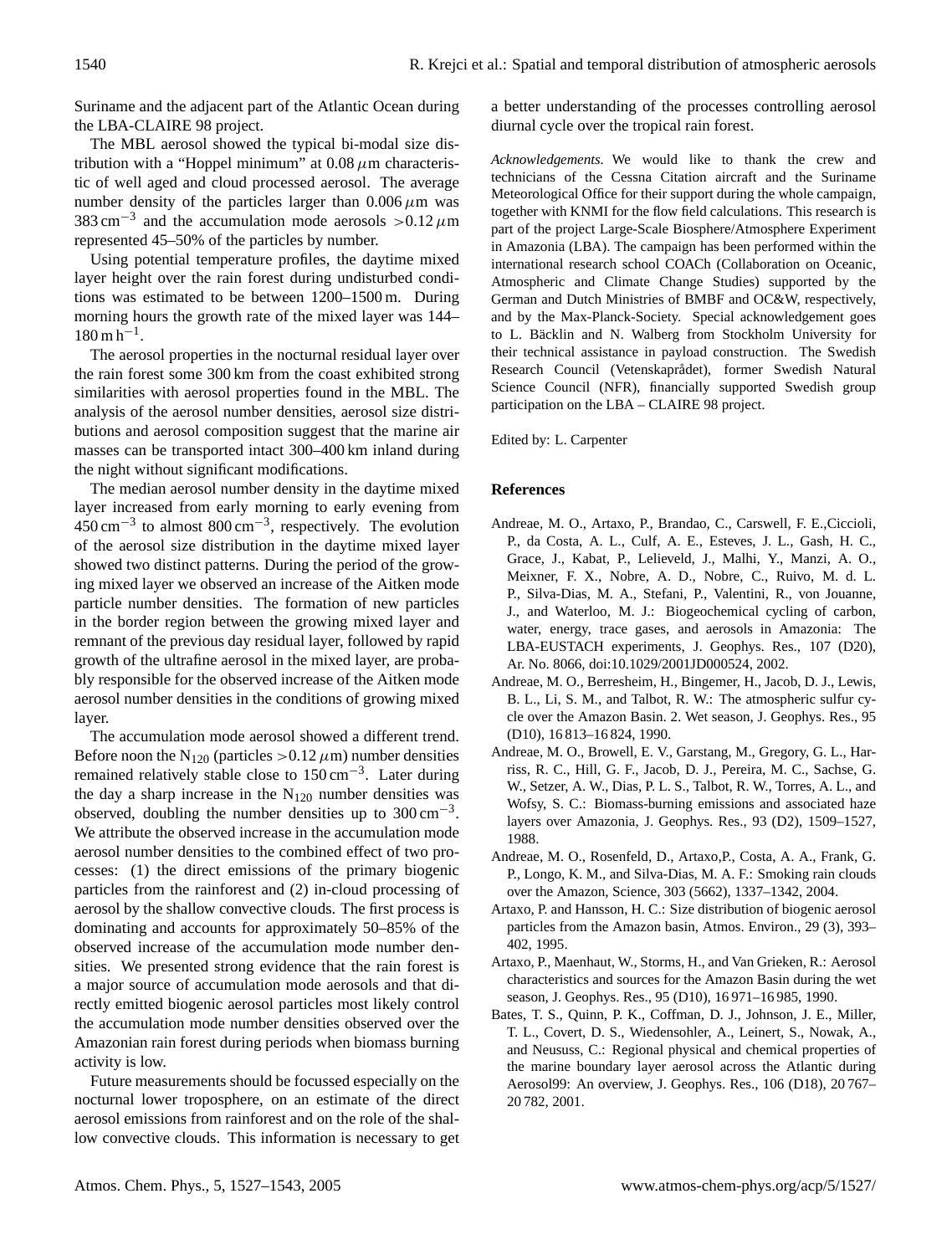- Betts, A. K., Fuentes, J. D., Garstang, M., and Ball, J. H.: Surface diurnal cycle and boundary layer structure over Rondonia during the rainy season, J. Geophys. Res., 107 (D20), Art. No. 8065, doi:10.1029/2001JD000356, 2002.
- Bonn, B. and Moortgat, G. K.: Sesquiterpene ozonolysis: Origin of atmospheric new particle formation from biogenic hydrocarbons, Geophys. Res. Lett., 30 (11), Art. No. 1585, doi:10.1029/2003GL017000, 2003.
- Boy, M. and Kulmala, M.: Nucleation events in the continental boundary layer: Influence of physical and meteorlogical parameters, Atmos. Chem. Phys., 2, 1–16, 2002,
	- **[SRef-ID: 1680-7324/acp/2002-2-1](http://direct.sref.org/1680-7324/acp/2002-2-1)**.
- Browell, E. V., Gregory, G. L., Harriss, R. C., and Kirchhoff, V. W. J. H.: Tropospheric ozone and aerosol distributions across the Amazon Basin, J. Geophys. Res., 93 (D2), 1431–1451, 1988.
- Browell, E. V., Gregory, G. L., Harriss, R. C, and Kirchhoff, V. W. J. H.: Ozone and aerosol distributions over the Amazon Basin during the wet season, J. Geophys. Res., 95 (D10), 16 887–16 901, 1990.
- Charlson, R. J., Schwartz, J. M., Hales, J. M., Cess, J. A., Coakley, J. A. J., Hansen, J. E., and Hofmann, D. J.: Climate forcing by anthropogenic aerosols, Science, 255, 423–430, 1992.
- Claeys, M., Graham, B., Vas, G., Wang, W., Vermeylen, R., Pashynska, V., Cafmeyer, J., Guyon, P., Andreae, M. O., Artaxo, P., and Maenhaut, W.: Formation of Secondary Organic Aerosols Through Photooxidation of Isoprene, Science, 303 (5661), 1173– 1176, 2004.
- Clarke, A. D., Davis, D., Kapustin, V. N., Eisele, F., Chen, G., Paluch, I., Lenschow, D., Bandy, A. R., Thornton, D., Moore, K., Mauldin, L., Tanner, D. Litchy, M., Carroll, M. A., Collins, J., and Albercook, C.: Particle nucleation in the tropical boundary layer and its coupling to marine sulfur sources, Science, 282 (5386), 89–92, 1998a.
- Clarke, A. D., Varner, J. L., Eisele, F., Mauldin, R. L., Tanner, D., and Litchy, M.: Particle production in the remote marine atmosphere: Cloud outflow and subsidence during ACE 1, J. Geophys. Res., 103 (D13), 16 397–16 409, 1998b.
- Crutzen, P. J. and Andreae, M. O.: Biomass burning in the tropics: Impact on atmospheric chemistry and biogeochemical cycles, Science, 250, 16 769–16 778, 1990.
- Crutzen, P. J., Delany, A. C., Greenberg, J., Haagenson, P., Heidt, L., Lueb, R., Pollock, W., Seiler, W., Wartburg, A., and Zimmerman, P.: Tropospheric chemical composition measurements in Brazil during the dry season, J. Atmos. Chem., 2 (3), 233–256, 1985.
- Crutzen, P. J., Williams, J., Pöschl, U., Hoor, P., Fischer, H., Warneke, C., Holzinger, R., Hansel, A., Lindinger, W., Scheeren, B., and Lelieveld, J.: High spatial and temporal resolution measurements of primary organics and their oxidation products over the tropical forests of Surinam, Atmos. Environ., 34 (8), 1161– 1165, 2000.
- Dekermenjian, M., Allen, D. T., Atkinson, R., and Arey, J.: FTIR analysis of aerosol formed in the ozone oxidation of sesquiterpenes, Aerosol Sci. Tech., 30 (4), 349–363, 1999.
- Delmas, R. A., Druilhet, A., Cros, B., Durand, P., Delon, C., Lacaux, J. P., Brustet, J. M., Serca, D., Affre, C., Guenther, A., Greenberg, J., Baugh, W., Harley, P., Klinger, L., Ginoux, P., Brasseur, G., Zimmerman, P. R., Gregoire, J. M., Janodet, E., Tournier, A., Perros, P., Marion, T., Gaudichet, A., Cachier, H.,

Ruellan, S., Masclet, P., Cautenet, S., Poulet, D., Biona, C.B., Nganga, D., Tathy, J. P., Minga, A., Loemba-Ndembi, J., and Ceccato, P.: Experiment for Regional Sources and Sinks of Oxidants (EXPRESSO): An overview, J. Geophys. Res., 104 (D23), 30 609–30 624, 1999.

- Draxler, R. R. and Hess, G. D.: Description of the HYSPLIT 4 modeling system, pp. 24, NOAA, 1997.
- Draxler, R. R. and Hess, G. D.: An overview of the HYSPLIT 4 modelling system for trajectories, dispersion and deposition, Aust. Met. Mag., 47, 295–308, 1998.
- Fitzjarrald, D. R.: New applications of a simple mixed layer model, Bound. Layer Meteorol., 22, 431–453, 1982.
- Formenti, P., Andreae, M. O., Lange, L., Roberts, G., Cafmeyer, J., Rajta, I., Maenhaut, W., Holben, B. N., Artaxo, P., and Lelieveld, J.: Saharan dust in Brazil and Suriname during the Large-Scale Biosphere-Atmosphere Experiment in Amazonia (LBA) – Cooperative LBA Regional Experiment (CLAIRE) in March 1998, J. Geophys. Res., 106 (D14), 14 919–14 934, 2001.
- Garstang, M. and Fitzjarrald, D. R.: Observations of surface to atmosphere interactions in the tropics, 405 pp., Oxford University Press, New York, 1999.
- Graham, B., Guyon, P., Maenhaut, W., Taylor, P. E., Ebert, M., Matthias-Maser, S., Mayol-Bracero, O. L., Godoi, R. H. M., Artaxo, P., Meixner, F. X., Moura, M. A. L., Rocha, C. H. E. D., Van Grieken, R., Glovsky, M. M., Flagan, R. C., and Andreae, M. O.: Composition and diurnal variability of the natural Amazonian aerosol, J. Geophys. Res., 108 (D24), Art. No. 4765, doi:10.1029/2003JD004049, 2003a.
- Graham, B., Guyon, P., Taylor, P. E., Artaxo, P., Maenhaut, W., Glovsky, M. M., Flagan, R. C., and Andreae, M. O.: Organic compounds present in the natural Amazonian aerosol: Characterization by gas chromatography-mass spectrometry, J. Geophys. Res., 108 (D24), Art. No. 4766, doi:10.1029/2003JD003990, 2003b.
- Gregory, G. L., Harriss, R. C., Talbot, R. W., Rasmussen, R. A., Garstang, M., Andreae, M. O., Hinton, R. R., Browell, E. V., Beck, S. M., Sebacher, E. I., Khalil, M. A. K., Ferek, R. J., and Harriss, S. V.: Air Chemistry over the Tropical Forest of Guyana, J. Geophys. Res., 91 (D8), 8603–8612, 1986.
- Guyon, P., Graham, B., Beck, J., Boucher, O., Gerasopoulos, E., Mayol-Bracero, O. L., Roberts, G. C., Artaxo, P., and Andreae, M. O.: Physical properties and concentration of aerosol particles over the Amazon tropical forest during background and biomass burning conditions, Atmos. Chem. Phys., 3, 951–967, 2003, **[SRef-ID: 1680-7324/acp/2003-3-951](http://direct.sref.org/1680-7324/acp/2003-3-951)**.
- Harriss, R. C., Garstang, M., Wofsy, S. C., Beck, S. M., Bendura, R. J., Coelho, J. R. B., Drewry, J. W., Hoell Jr., J. M., Matson, P. A., McNeal, R. J., Molion, L. C. B., Navarro, R. L., Rabine, V., and Snell, R. L.: The Amazon Boundary Layer Experiment: Wet season 1987, J. Geophys. Res., 95 (D10), 16 721–16 736, 1990.
- Harriss, R. C., Wofsy, S. C., Garstang, M., Browell, E. V., Molion, L. C. B., McNeal, R. J., Hoell Jr., J. M., Bendura, R. J., Beck, S. M., Navarro, R. L., Riley, J. T., and Snell, R. L.: The Amazon Boundary Layer Experiment (ABLE 2A): Dry season 1985, J. Geophys. Res., 93 (D2), 1351–1360, 1988.
- Hegg, D. A., Radke, L. F., and Hobbs, P. V.: Particle production associated with marine clouds, J. Geophys. Res., 95 (D9), 13 917– 13 926, 1990.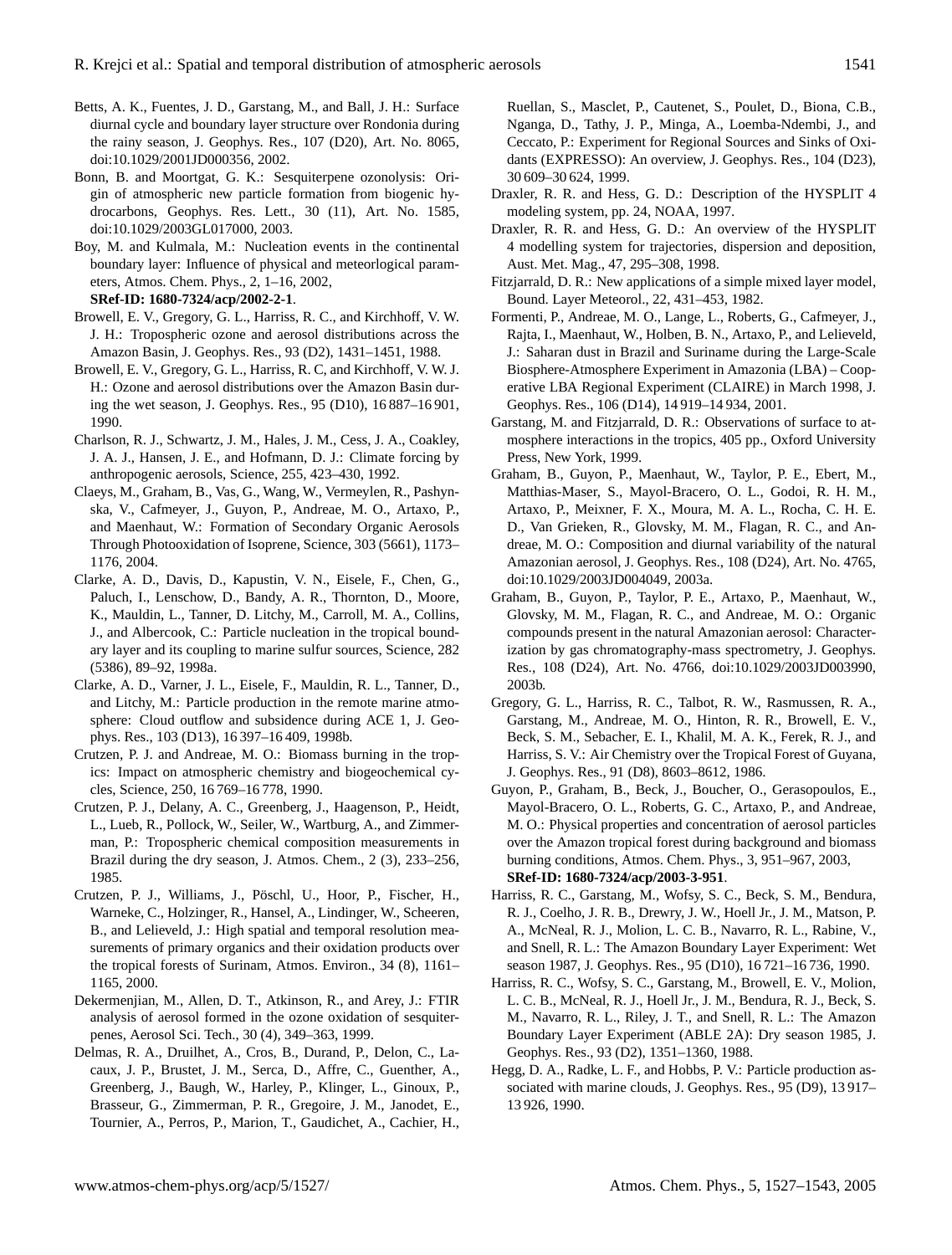- Hoppel, W. A., Frick, G. M., and Larson, R. E.: Effect of nonprecipitating clouds on the aerosol size distribution in the marine boundary layer, Geophys. Res. Lett., 13 (2), 125–128, 1986.
- Jacobson, M. C., Hansson, H. C., Noone, K. J., and Charlson, R. J.: Organic atmospheric aerosols: Review and state of the science, Rev. Geophys., 38 (2), 267–294, 2000.
- Janson, R., Rosman, K., Karlsson, A., and Hansson, H. C.: Biogenic emissions and gaseous precursors to forest aerosols, Tellus, 53B (4), 423–440, 2001.
- Jokinen, V. and Makela, J. M.: Closed-loop arrangement with critical orifice for DMA sheath excess flow system, J. Aerosol. Sci., 28 (4), 643–648, 1997.
- Kaufman, Y. J., Hobbs, P. V., Kirchhoff, V., Artaxo, P., Remer, L. A., Holben, B. N., King, M. D., Ward, D. E., Prins, E. M., Longo, K. M., Mattos, L. F., Nobre, C. A., Spinhirne, J. D., Ji, Q., Thompson, A. M., Gleason, J. F., Christopher, S. A., and Tsay, S. C.: Smoke, Clouds, and Radiation Brazil (SCAR B) experiment, J. Geophys. Res., 103 (D24), 31 783–31 808, 1998.
- Keil, A. and Wendisch, M.: Burst of Aitken mode and ultrafine particles observed at the top of continental boundary layer clouds, J. Aerosol Sci., 32, 649–660, 2001.
- Kesselmeier, J., Kuhn, U., Wolf, A., Andreae, M. O., Ciccioli, P., Brancaleoni, E., Frattoni, M., Guenther, A., Greenberg, J., Vasconcellos, P. D., de Oliva, T., Tavares, T., and Artaxo, P.: Atmospheric volatile organic compounds (VOC) at a remote tropical forest site in central Amazonia, Atmos. Environ., 34 (24), 4063– 4072, 2000.
- Knutson, E. O. and Whitby, K. T.: Aerosol classification by electric mobility: Apparatus, theory and applications, J. Aerosol Sci., 6, 443–451, 1975.
- Krejci, R., Ström, J., de Reus, M., Hoor, P., Williams, J., Fischer, H., and Hansson, H.-C.: The evolution of aerosol properties over the rainforest in Surinam, South America observed from aircraft during the LBA-CLAIRE experiment, J. Geophys. Res., 108 (D18), Art. No. 4561, doi:10.1029/2001JD001375, 2003.
- Krejci, R., Ström, J., de Reus, M., and Sahle, W.: Single particle analysis of the accumulation mode aerosol over the northeast Amazonian tropical rain forest, Surinam, South America, Atmos. Chem. Phys. Discuss., 4, 533–568, 2004,

**[SRef-ID: 1680-7375/acpd/2004-4-533](http://direct.sref.org/1680-7375/acpd/2004-4-533)**.

- Kuhn, U., Rottenberger, S., Biesenthal, T., Wolf, A., Schebeske, G., Ciccioli, P., Brancaleoni, E., Frattoni, M., Tavares, T. M., and Kesselmeier, J.: Isoprene and monoterpene emissions of Amazonian tree species during wet season: Direct and indirect investigations on controlling environmental functions, J. Geophys. Res., 107 (D20), Art. No. 8071, doi:10.1029/2001JD000978, 2002.
- Kulmala, M., Pirjola, U., and Makela, J. M.: Stable sulphate clusters as a source of new atmospheric particles, Nature, 404 (6773), 66–69, 2000.
- Kurpius, M. R. and Goldstein, A. H.: Gas-phase chemistry dominates O-3 loss to a forest, implying a source of aerosols and hydroxyl radicals to the atmosphere, Geophys Res Lett, 30 (7), Art. No. 1371, doi:10.1029/2002GL016785, 2003.
- Lacaux, J. P., Brustet, J. M., Delmas, R., Menaut, J. C., Abbadie, L., Bonsang, B., Cachier, H., Baudet, J., Andreae, M. O., and Helas, G.: Biomass burning in the tropical savannas of Ivory Coast: An overview of the field experiment FIRE of Savannas (FOS/DECAFE 91), J. Atmos. Chem., 22 (1–2), 195–216, 1995.
- Malhi, Y., Pegoraro, E., Nobre, A. D., Pereira, M. G. P., Grace, J., Culf, A. D., and Clement, R.: Energy and water dynamics of a central Amazonian rain forest, J. Geophys. Res.-Atmos, 107 (D20), Art. No. 8061, doi:10.1029/2001JD000623, 2002.
- Martin, C. L., Fitzjarrald, D., Garstang, M., Oliveira, A. P., Greco, S., and Browell, E.: Structure and growth of the mixing layer over the Amazonian rain forest, J. Geophys. Res., 93 (D2), 1361– 1375, 1988.
- McGregor, G. R. and Nieuwolt, S.: Tropical Climatology, 339 pp., Wiley, Chichester, 1998.
- Nilsson, E. D., Rannik, U., Kulmala, M., Buzorius, G., and O'Dowd, C. D.: Effects of continental boundary layer evolution, convection, turbulence and entrainment, on aerosol formation, Tellus, 53B (4), 441–461, 2001.
- Raes, F., Van Dingenen, R., Vignati, E., Wilson, J., Putaud, J. P., Seinfeld, J. H., and Adams, P.: Formation and cycling of aerosols in the global troposphere, Atmos. Environ., 34 (25), 4215–4240, 2000.
- Reid, J. S. and Hobbs, P. V.: Physical and optical properties of young smoke from individual biomass fires in Brazil, J. Geophys. Res., 103 (D24), 32 013–32 030, 1998.
- Rissler, J., Swietlicki, E., Zhou, J., Roberts, G., Gatti, L. V., Andreae, M. O., and Artaxo, P.: Physical properties of submicrometer aerosol over the Amazon rain forest during the wetto-dry season transition – comparison of modeled and measured CCN concentrations, Atmos. Chem. Phys., 4, 2119–2143, 2004, **[SRef-ID: 1680-7324/acp/2004-4-2119](http://direct.sref.org/1680-7324/acp/2004-4-2119)**.
- Roberts, G. C., Andreae, M. O., Zhou, J., and Artaxo, P.: Cloud condensation nuclei in the Amazon Basin: "Marine" conditions over a continent?, Geophys. Res. Lett., 28 (14), 2807–2810, 2001.
- Schröder, F. and Ström, J.: Aircraft measurements of sub micrometer aerosol particles  $(>7 \text{ nm})$  in the midlatitude free troposphere and tropopause region, Atmos. Res., 44 (3-4), 333–356, 1997.
- Seinfeld, J. H. and Pankow, J. F.: Organic atmospheric particulate material, Annu. Rev. Phys. Chem., 54, 121–140, 2003.
- Shu, Y. H. and Atkinson, R.: Atmospheric lifetimes and fates of a series of sesquiterpenes, J. Geophys. Res., 100 (D4), 7275–7281, 1995.
- Ward, D. E., Susott, R. A., Kauffman, J. B., Babbitt, R., Holben, B. N., Kaufman, Y. J., Setzer, A., Rasmussen, R., Cumming, D., and Dias, B.: Emissions and burning characteristics of biomass fires for cerrado and tropical forest regions of Brazil – BASE-B experiment, J. Geophys. Res., 97, 14 601–14 619, 1992.
- Wienhold, F. G., Fischer, H., Hoor, P., Wagner, V., Königstedt, R., Harris, G. W., Anders, J., Grisar, R., Knothe, M., Riedel, W. J., Lubken, F.-J., and Schilling, T.: TRISTAR – a tracer in situ TDLAS for atmospheric research, Appl. Phys. B, 411–417, 1998.
- Williams, J., de Reus, M., Krejci, R., Fischer, H., and Ström, J.: Application of the Variability-Size relationship to atmospheric aerosol studies: Estimating aerosol lifetimes, Atmos. Chem. Phys., 2, 133–145, 2002,

**[SRef-ID: 1680-7324/acp/2002-2-133](http://direct.sref.org/1680-7324/acp/2002-2-133)**.

- Williams, J., Fischer, H., Hoor, P., Pöschl, U., Crutzen, P., Andreae, M. O., and Lelieveld, J.: The influence of the tropical rain forest on atmospheric CO and  $CO<sub>2</sub>$  as measured by aircraft over Surinam, South America, Chemosphere, 3, 157–170, 2001.
- Vourlitis, G. L., Priante, N., Hayashi, M. M. S., Nogueira, J. D., Caseiro, F. T., and Campelo, J. H.: Seasonal variations in the evapotranspiration of a transitional tropical forest of Mato